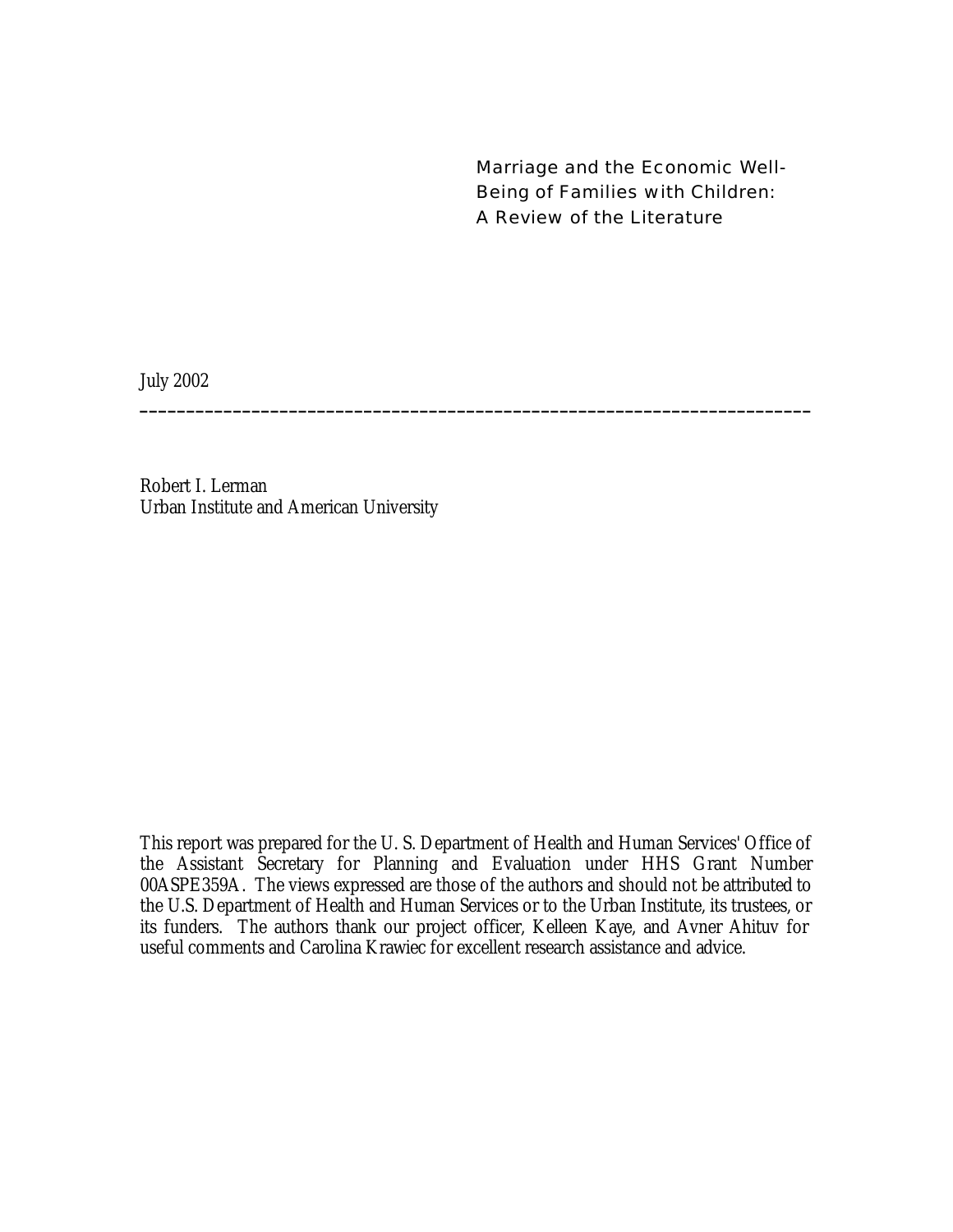#### Abstract

This paper brings together a body of empirical evidence on how marriage affects the economic well-being of families with children. The paper considers the theoretical reasons marriage might enhance economic well-being, clarifies the empirical questions about the potential roles of marriage, and presents descriptive data and the evidence from empirical studies. The review deals with the impact of higher marriage propensities on incomes and wealth, of gains in marriage relative to cohabitation, of the stimulus to male earnings associated with marriage, and of the changes in economic well-being associated with entry into marriage, divorce, remarriage, and parenthood.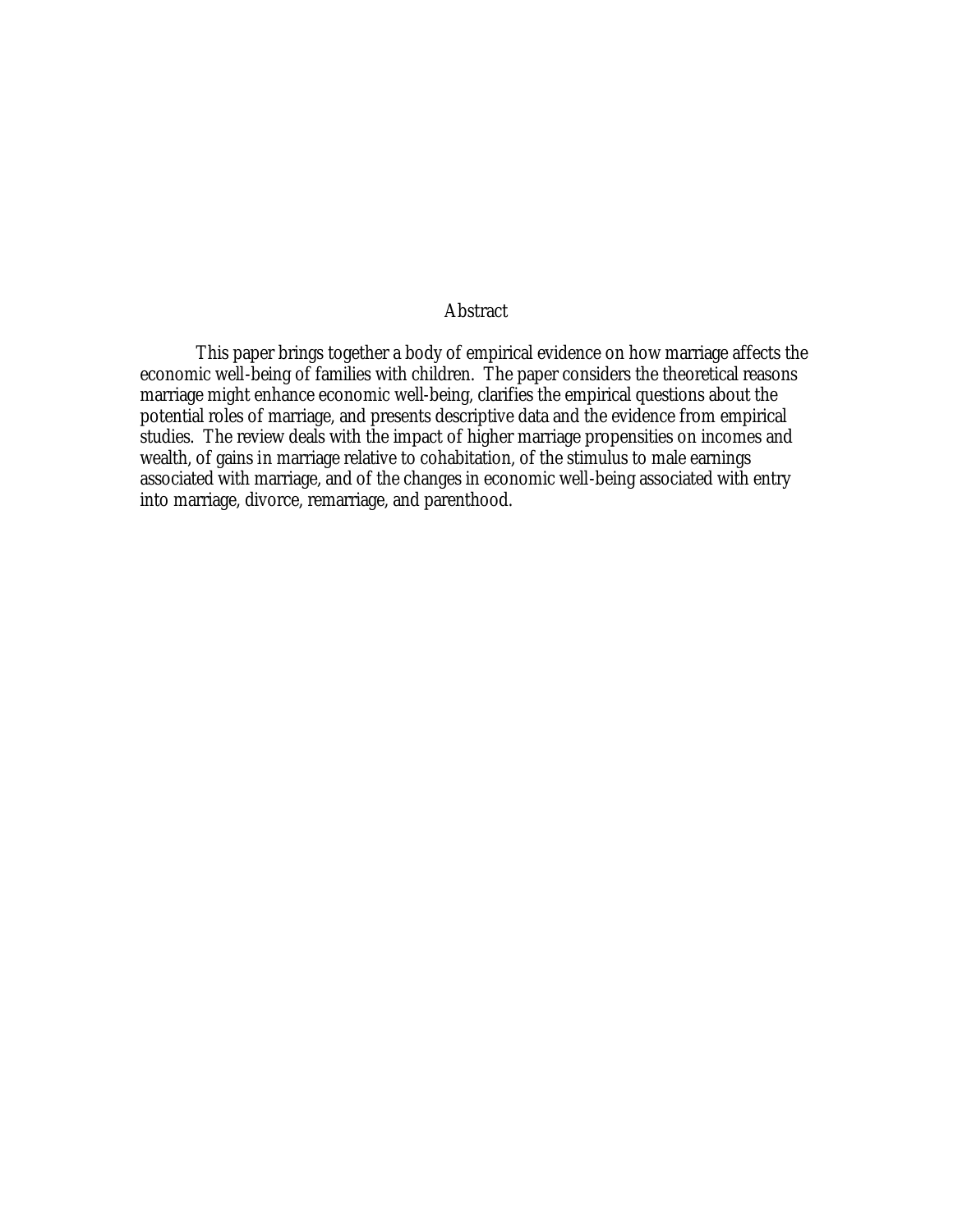#### **Introduction**

The last four decades of the twentieth century witnessed a series of changes that have been described as an "earthquake that shuddered through the American family" (Preston 1984). These changes—which include very large increases in non-marital childbearing and cohabitation, higher ages at first marriage, and higher rates of divorce and separation—have had a direct and profound impact on the well-being of American children. In 1998, only 68 percent of all children in the United States lived with both parents (Lang and Zagorsky 2000), and more than half of all children can now expect to spend at least some part of their childhood in a single-parent family. In 2000, two in five children in families headed by single women (39.7 percent) were poor compared to only 8.1 percent of children in married families (U.S. Census Bureau 2000).

These changes in family structure have caused a great deal, perhaps all, of the increases in child poverty between the early 1970s and the 1990s (Lerman 1996; Sawhill 1999). In addition, the shift toward single-parent families may have contributed to a higher incidence of other social problems, such as higher rates of school dropouts, of alcohol and drug use, of adolescent pregnancy and childbearing, and of juvenile delinquency (Lang and Zagorsky 2000; McLanahan and Sandefur 1994). Family structure has become so important to the well-being of American children that some observers now argue that marriage is replacing race, class, or neighborhood as the greatest source of division in the U.S. (Rector, Johnson, and Fagan 2001; Rauch 2001).

Recognizing the critical role of family structure, especially in low-income communities, the Congress placed the issue of marriage on the nation's legislative agenda when it passed new welfare laws in 1996 under the Personal Responsibility and Work Opportunity Reconciliation Act (PRWORA, P. L. 104-193). PRWORA emphasized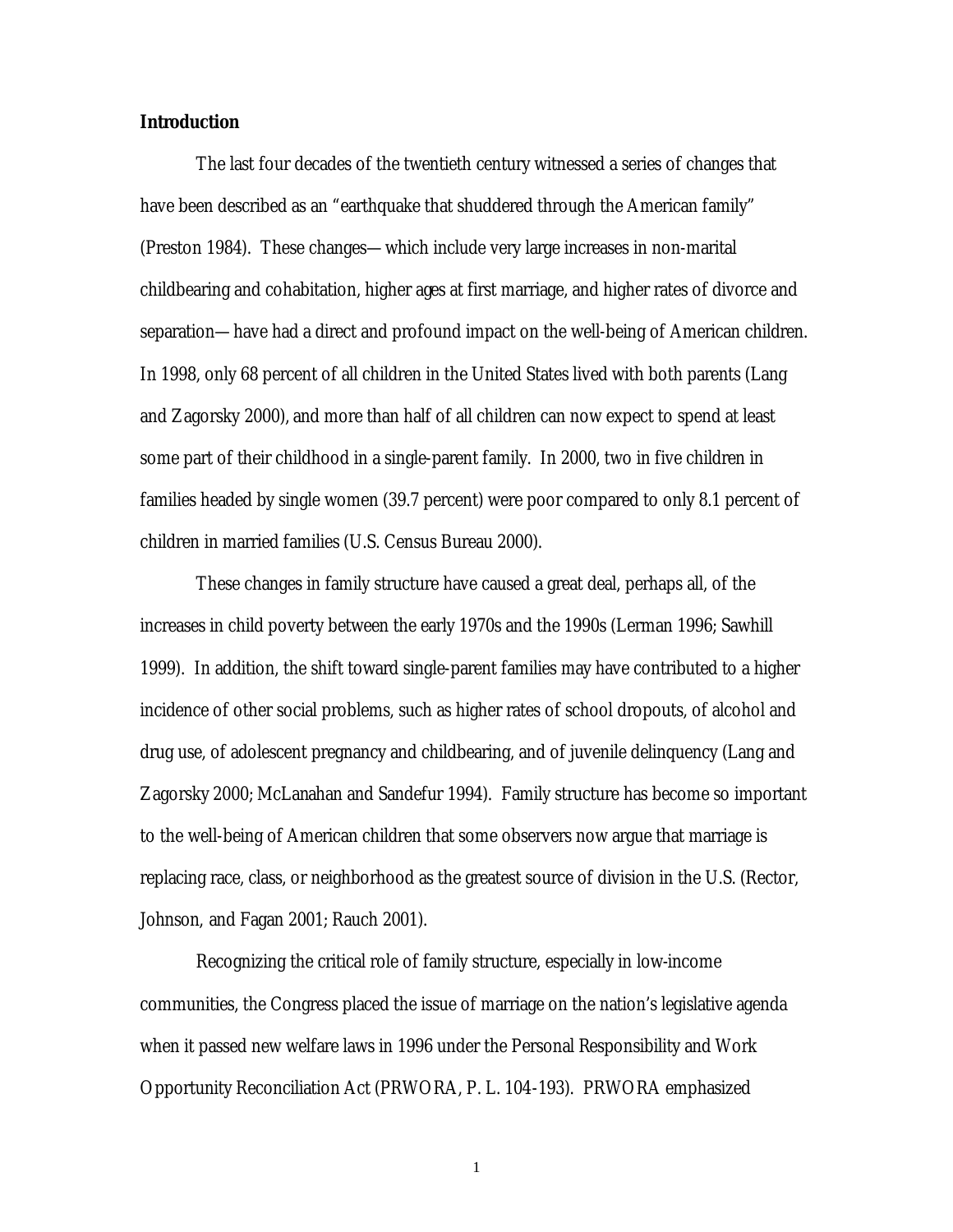marriage as the foundation of a successful society and as critical to the interests of children. PRWORA aimed not only to expand work and reduce welfare dependency, but also specified explicit goals to "end the dependence of needy parents on government benefits by promoting…marriage," "prevent and reduce the incidence of out-of-wedlock pregnancies," and "encourage the formation and maintenance of two-parent families."

In the six years since the passage of PRWORA, the idea of a public policy role in promoting marriage has gained strength. In the context of reauthorizing the primary welfare program (Temporary Assistance to Needy Families, or TANF), the Bush Administration proposed funding for efforts to support healthy marriages through education, training, mentoring, public advertising, and reducing financial disincentives to marry. Yet, initiatives aimed at promoting healthy marriages are controversial. Some object to the initiative on philosophical grounds, arguing that the government should not involve itself in such deeply personal matters. Others question the effectiveness of spending money on marriage promotion as a way of reducing poverty. A common argument is that providing single mothers with financial supports can do more than marriage promotion to reduce child poverty. Some worry that marriage promotion might end up penalizing single-parent families or ignoring the potential dangers of additiona l domestic violence. Still another concern is that marriage promotion efforts will do little for minority families, partly because of the weak earnings capacities of minority men (Mincy 2001). Instead of promoting marriage, many advocate policies to help noncustodial parents contribute additional child support and become more involved in the lives of their children. Such efforts could include employment and training services for non-custodial fathers and other low-income men, reforming the public child support enforcement system to reduce work disincentives, and offering transitional employment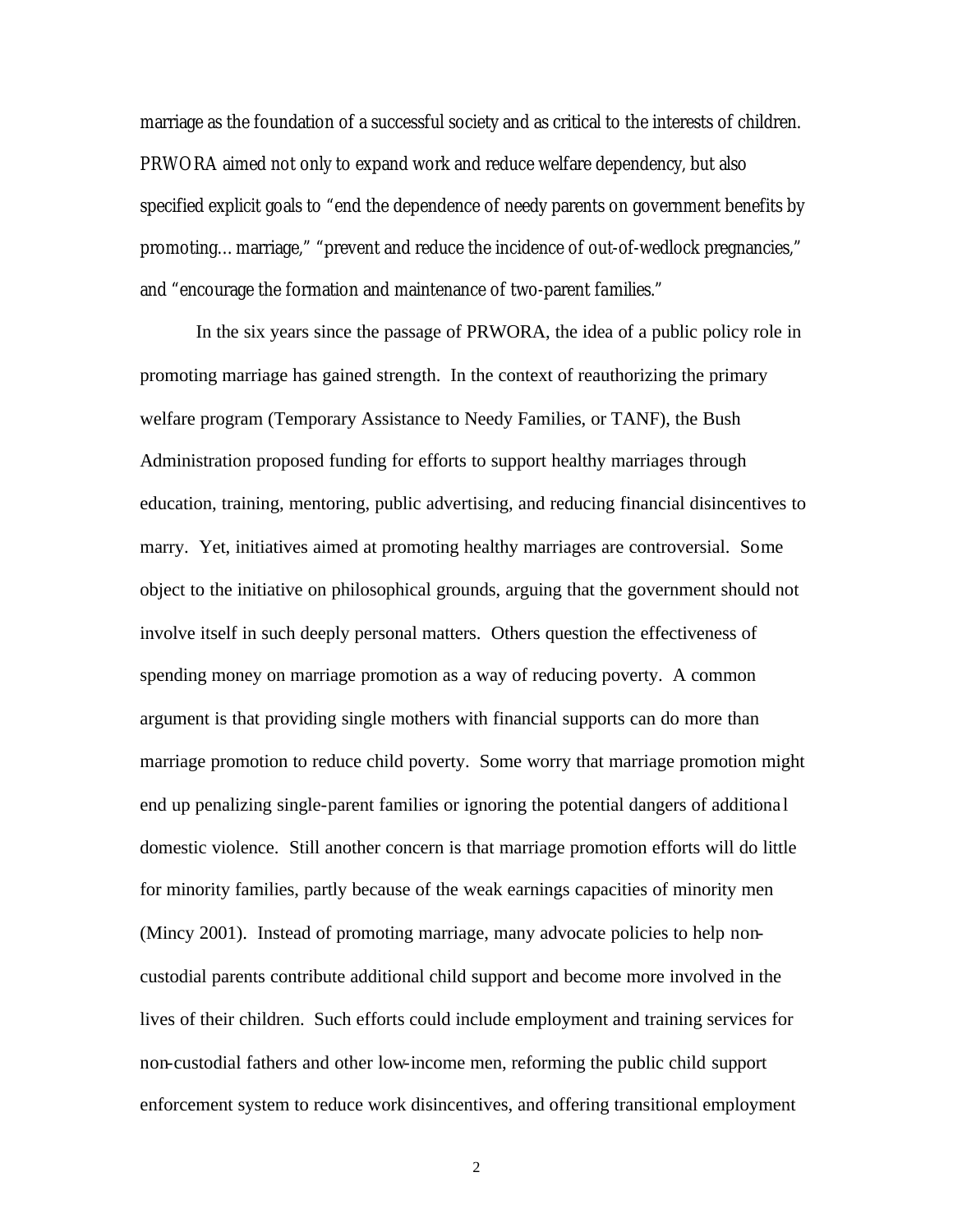and case management services to ex-offenders (Holzer and Offner 2002; Sorensen, Mincy, and Halpern 2000).

Without a significant change in the earnings capacities of low-income men, opponents of marriage initiatives argue that families who are at a high risk of poverty will gain few economic benefits from marriage. Indeed, marriage may actually worsen rather than ease economic hardship (Lichter, Graefe, and Brown 2001; Edin 2000).

Advocates of marriage promotion policies cite a large body of evidence pointing to the economic and social gains associated with marriage (Waite and Gallagher 2000). The social science literature has documented impressive positive associations between marriage and the earnings of men, family income, wealth, mental health, longevity, happiness, and the success of children (Institute for American Values 2002). Studies find gains from marriage, even among people with similar personal, family, and geographic characteristics. Yet, questions remain about key issues relevant to pro-marriage initiatives: Do the gains extend to the low-income population? In what ways do the gains result from marriage itself, as distinct from unmeasured differences in personal attitudes, talents, and circumstances? Is the link between marriage and positive outcomes a causal relationship and, if so, how do the causal mechanisms work?

The purpose of this paper is to bring together the empirical evidence on one aspect of the potential gains from marriage—the impact of marriage on the current economic wellbeing of families with children. While empirical evidence alone cannot settle public policy debates, especially on such value-laden issues as marriage promotion, evidence can inform the discussions and potentially clarify the differences between positions held by competing sides. The first step is to consider theoretically the ways in which marriage might enhance economic well-being. The second step is to clarify the empirical questions about the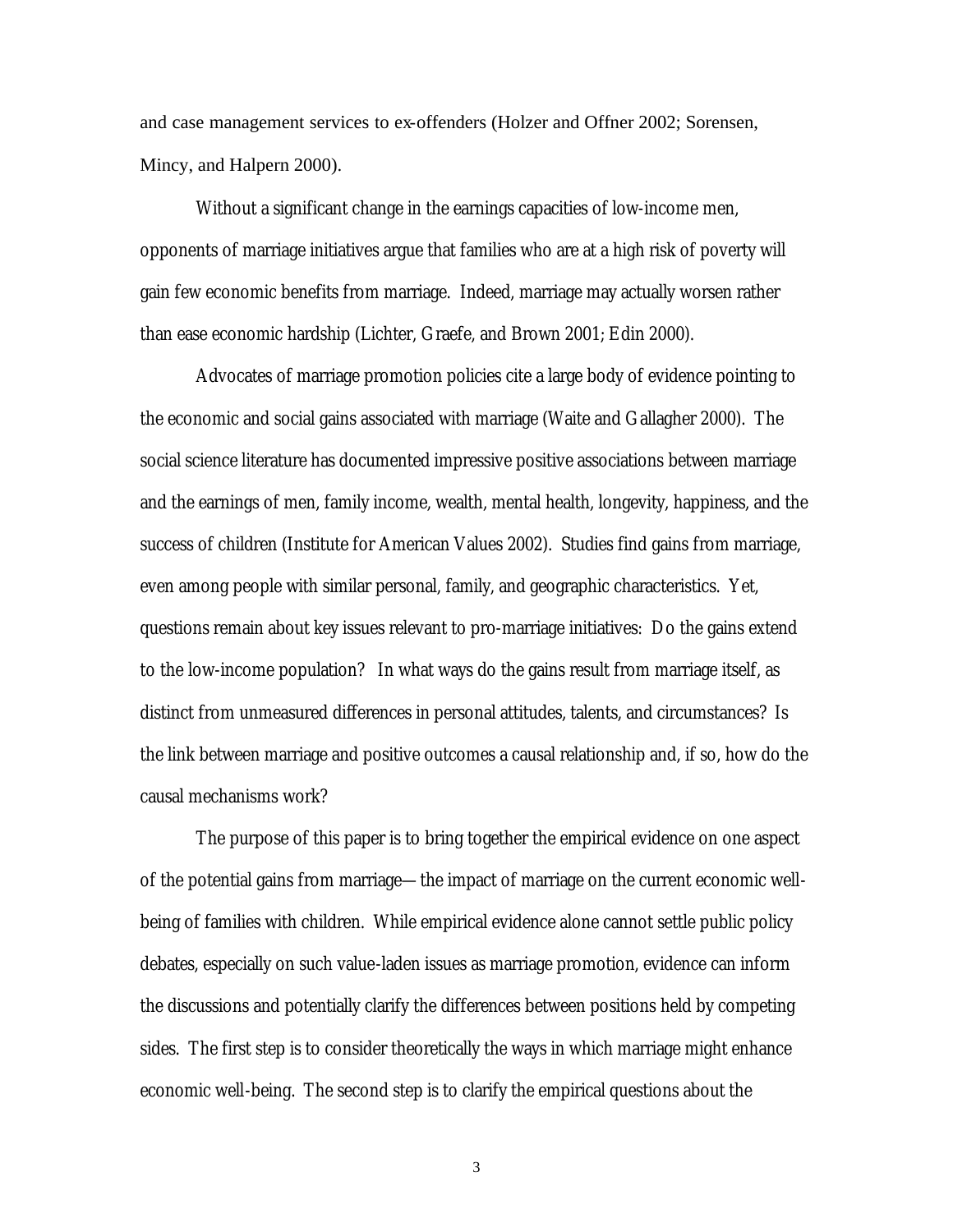potential roles of marriage. Next, we turn to the empirical evidence. After presenting the observed differences in income by marital status, we examine studies of the impact of higher marriage propensities on incomes, of gains in marriage relative to cohabitation, of the stimulus to male earnings associated with marriage, and of the changes in economic wellbeing associated with entry into marriage, divorce, remarriage, and parenthood. We assess the findings on all groups, but focus especially on the effects of marriage on low-income, minority, and/or less educated individuals.

#### **Theories of How Marriage Increases Economic Well-Being**

According to Gary Becker's seminal work, marriage makes families better off partly by allowing individuals within families to specialize, which yields greater productivity on the part of the mother and father (Becker 1981). In addition to specialization, the sharing sharing of economic and social resources in marriage yields economies of scale and provides for risk-sharing protection against unexpected events (Waite 1995; Oppenheimer 2000). Economies of scale arise because many costs of maintaining a family are nearly fixed (e.g., housing, heating, transportation). Compared to a situation where two parents live together with their children, the *combined* economic well-being of these same parents living in two separate households will necessarily be lower. This situation also applies to couples with no children, but children compound the drop in economic well-being because they typically require high expenditures and generate no (or very little) additional income. $^{\text{1}}$ 

The number of adults in a household able to participate in the labor market will

l

 $1$  Economies of scale are reflected in the official poverty threshold. In 2001, the poverty threshold for a two-adult one-child household was \$14,255, while the sum of the thresholds for one adult (\$9,214) and for one-adult with one child (\$12,207) was \$21,421. Thus, it costs an additional \$7,166 to maintain two adults and one child in two households at the poverty level than in one household at the poverty level. Having parents separated in two different households is more expensive than having the family share one household.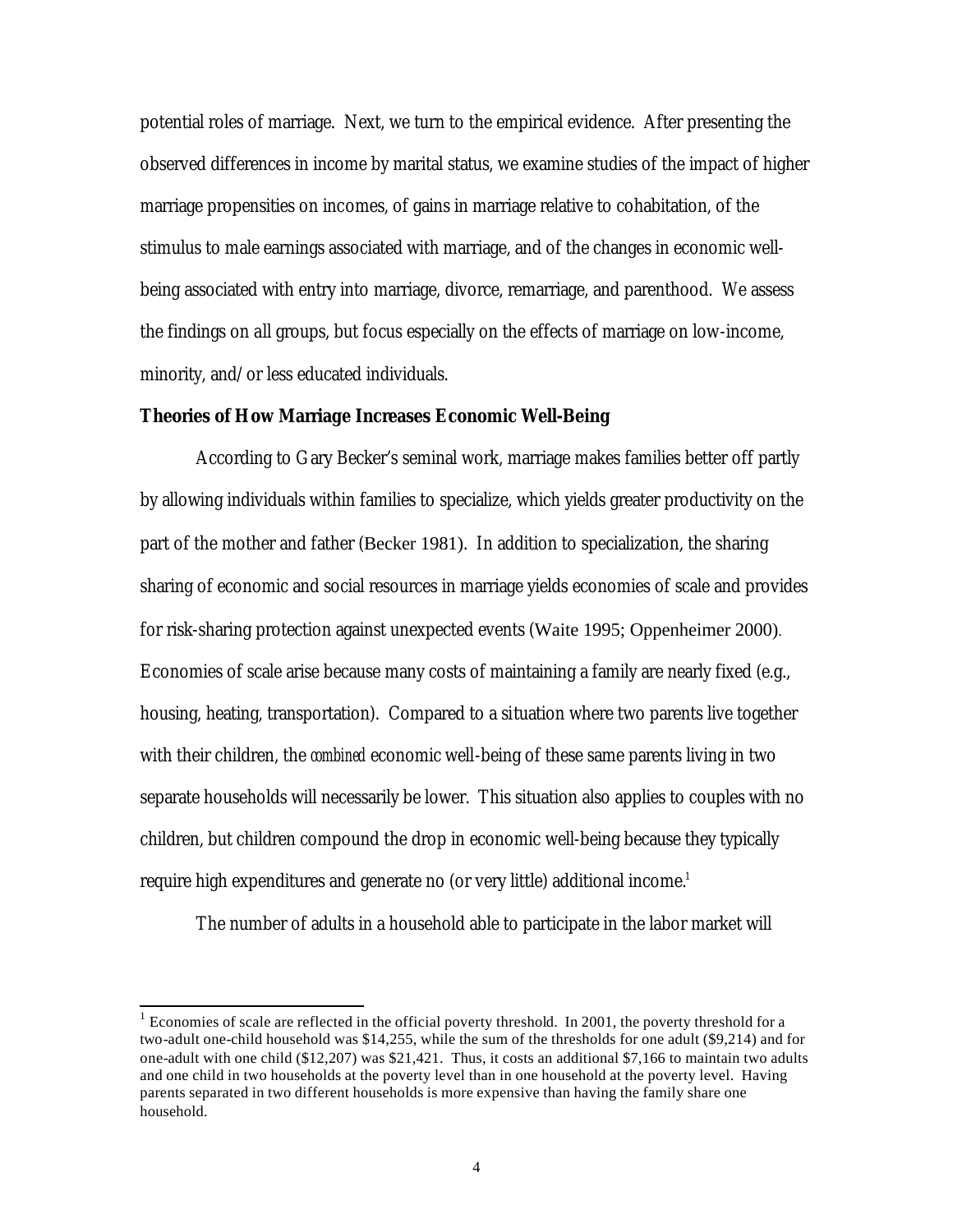increase the family's economic well-being so long as the additional adults earn enough to offset the added required costs of each person. In the case of families near the poverty line, the spouse/partner need only add about \$3,000 in income to offset the increase in needs associated with an additional person. $^2$  Actual levels of economic well-being in parental households are determined by the earnings of each parent and of course, child support payments. Indeed, the explicit purpose the guidelines used to establish levels of child support is to redistribute parental income in a way that ensures that custodial parents have some of the additional resources they need to raise a child. These mechanisms can generate extra benefits to married families, over and above what would take place if individuals remained single and lived alone.

Complications arise in comparisons of married couples with cohabiting couples and single parents living with other relatives or other adults. The marriage-induced economies of scale can certainly apply to either of these household structures as well. It is unclear whether specialization or risk-sharing mechanisms work as well, since marriage is a more stable living arrangement than is cohabitation or single parenthood with other adults. With higher stability, couples can more easily plan and make investments that will pay off over the long term. They may save, invest, and thereby accumulate wealth at a higher rate. Married couples may obtain higher wealth transfers from the grandparents of their children than cohabiting couples or single parents. Relative to cohabiting couples, married couples are probably more likely to adjust to income shocks to one partner with upward adjustments (for example, more work) by the other partner.

Several other mechanisms may generate a beneficial impact of marriage on economic

<sup>&</sup>lt;sup>2</sup> Of course, at higher living standards, the additional income brought into the family will have to be higher to keep prevent a reduction in the family's living standards.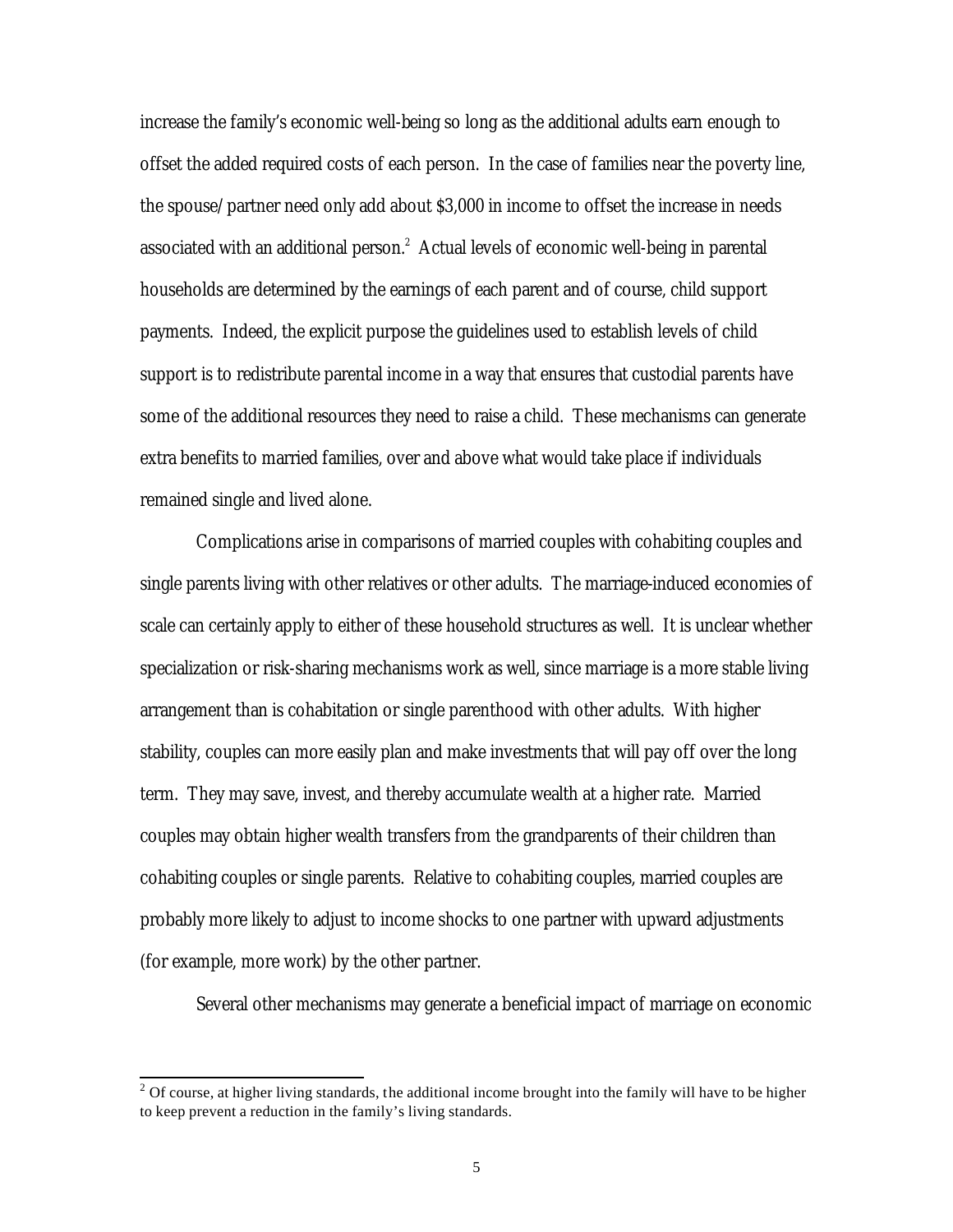well-being. Married men may be more committed to work and less likely to quit because of more stable personal routines and the greater emotional support from wives. Husbands may see work as an especially urgent priority because of their family responsibilities. One spouse may help the other invest in the skills required to increase long-term earnings. The apparent marriage advantage in emotional health for men and women (Waite and Gallagher 2000) might carry over into jobs and earnings power. For these reasons, married workers, especially men, may earn a wage premium over equally qualified unmarried male workers. $^3$ The higher income of husbands might be partly offset by a lessening of the earnings pressure on wives. Typically, women who have children experience a wage penalty with additional children. However, the child-induced earnings penalty is similar for married and unmarried women.

The specific route to marriage or non-marriage may play a role as well. The gains for a continuous marriage relative to a second marriage may differ from the gains for the first year parents are married over the first year of single motherhood. First marriages between parents may be more beneficial than second and subsequent marriages involving stepparents. Mothers who divorce often end up with a property settlement and a flow of child support payments. Never-married mothers are much less likely to receive either source of income. Men who become non-custodial parents face child support obligations that might be related to their income and thus, serve as a tax on income. The impact on the father's work effort is uncertain, since the income loss associated with child support payments should act to encourage work while the lower marginal gain from working (because some of each added dollar goes to child support) should discourage work effort.

l

 $3$  The evidence for these patterns is discussed in the empirical sections of the paper.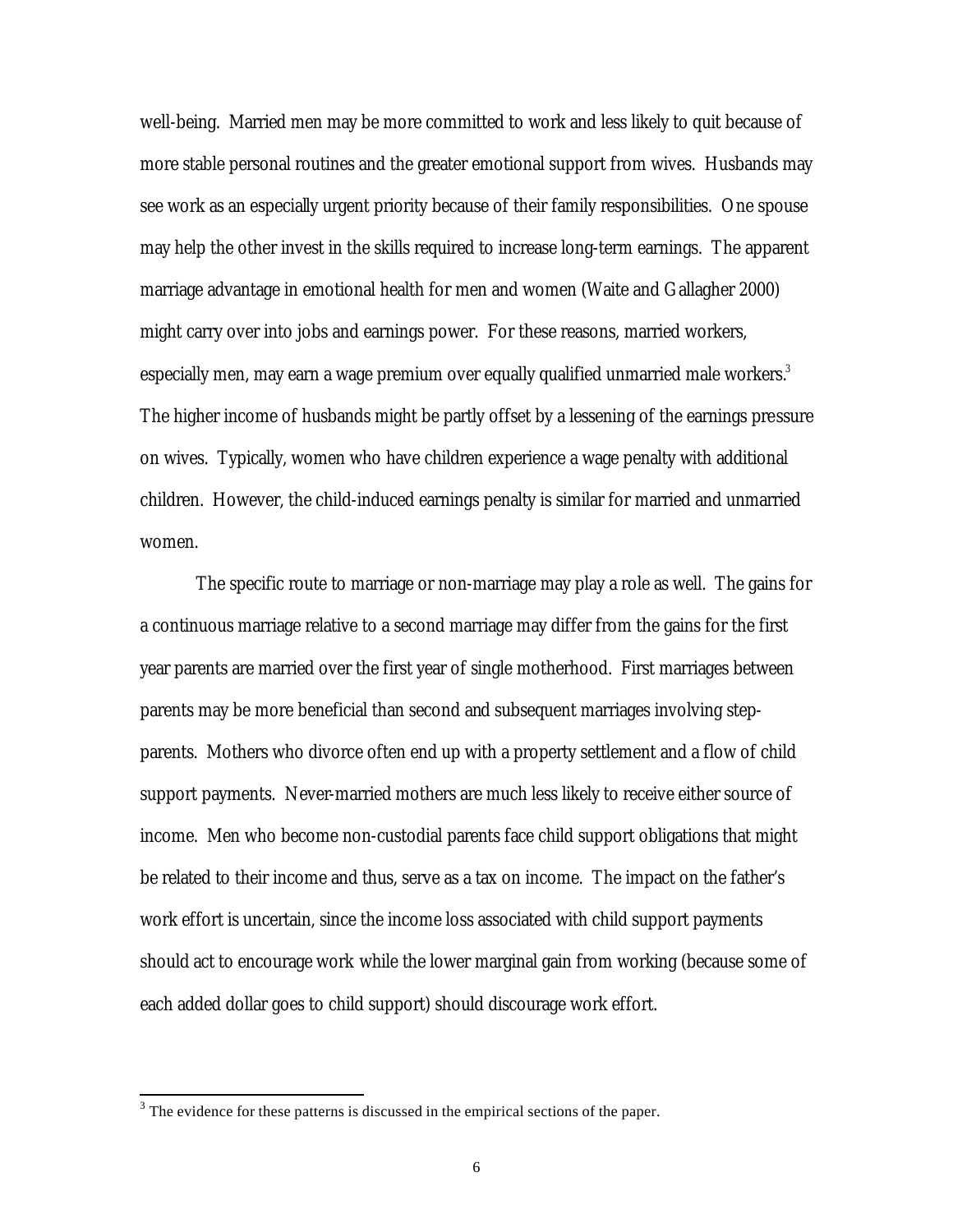All of these potential effects of marriage may be weaker or stronger among individuals with low education and earnings capacity. If potential partners initially have little or no "productivity" or "insurance value", and the prospect of increasing these attributes is slim even if they marry, then the benefits to marriage may be minimal (Edin 2000). There is evidence that weak career transitions of men delay marriages (Oppenheimer 2000). Because the U.S. social safety net has tended to distort the returns to marriage among low-income families by targeting single parents for public assistance, government policies may undermine the benefits of marriage to low-income families. On the other hand, marriage may be more attractive to the poor, since it is especially urgent for them to increase their income in any way, to avoid income instability, to engage in long-term planning, and to expand the involvement of both parents in child-rearing.

What does the empirical evidence reveal about gains in current well-being resulting from marriage, especially among low-income, minority, and less-educated individuals? Before attempting to answer this question, we first attempt to clarify the issue by recognizing the many ways of asking how marriage can contribute to economic well-being.

#### **Alternative Ways of Asking How Marriage Affects Economic Outcomes**

Debates about the role of marriage are partly to differences in the way competing sides pose the question about marriage's impact on well-being. Three subparts of the question are the numbers of people moving from one to another marital status, how they do so (by longer duration marriages or a higher incidence of marriage), and why they do so (better initial matches, changes in attitudes about morality, improved interpersonal skills, or better economic incentives to marry or remain married). For each of these comparisons, one can measure economic well-being on the basis of income, income adjusted for family size, the variability of income, or such direct indicators as avoiding economic hardships,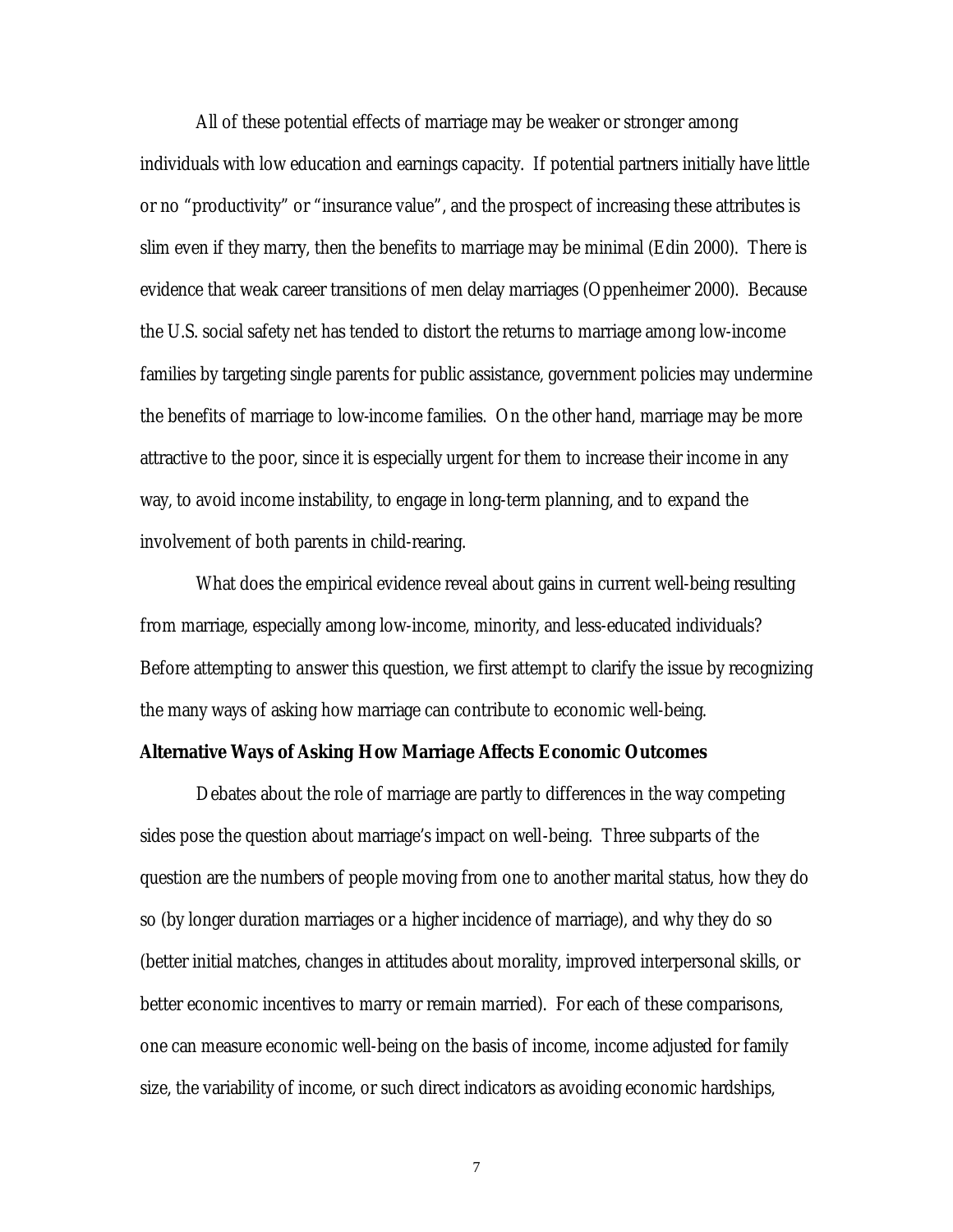attaining wealth, or owning cars and other consumer durable goods. Here is a small list of

questions that illustrate some of the variations:

- What is the impact on economic well-being of a marginal increase in the incidence of marriage by those who had not married but have a high probability of marriage? What if the increase affected 1 percent of the population or 2, 15, or 30 percent of the population?
- What is the impact on economic well-being of a marginal change in the propensity to marry and to remain married, when the added marriages are induced by improved financial incentives?
- What is the impact on economic well-being of a large jump in the incidence and/or the duration of marriages induced by changes in attitudes about the importance of marriage?
- What would be the impact on economic well-being if an exogenous increase in the earnings of less educated men encouraged higher marriage rates?
- What would be the impact on economic well-being of additional marriages that result from delays in childbearing, from more marriages between pregnancy and the birth of a child, and higher remarriage rates after divorce?
- What are the potential benefits of "stimulating" additional marriages through purposeful pro-marriage efforts? More specifically, how might these marriages "at the margin" differ from other marriages both in terms of *who* is affected (i.e., marrying) and *how* (i.e., what are the effects)?
- Have the positive effects of marriage on economic well-being decreased in recent years, especially in light of the reduction in poverty taking place among single parents?

For each of these questions, the investigator could examine differences by race and

ethnic origin, by educational background and initial academic ability, and by region and/or

size of city. Another set of questions places heavy demands on the researcher by

considering the distribution of gains from marriage. As, for example, with the question:

• Of the unmarried couples that marry or remain married, what proportion gain 10 percent of initial family income, 20 percent, 30 percent and what proportion lose more than 10 percent of initial family income?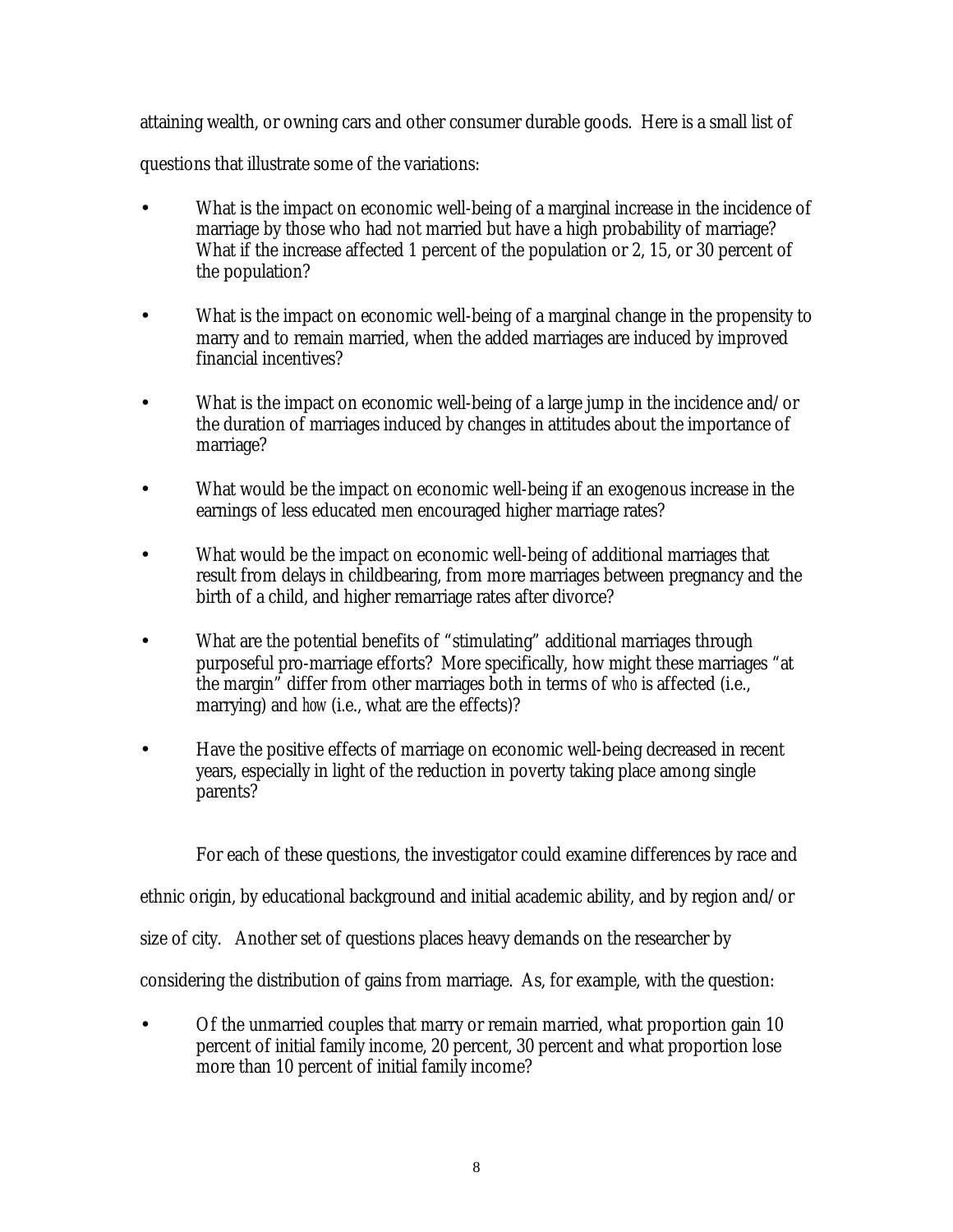Since these questions involve causal inference, the answers require special analyses that control for heterogeneity and joint causation. Because of identification problems that limit the ability of researchers to determine causal effects, it is common to ask descriptiveoriented questions such as:

• How does economic well-being differ between married and unmarried parents with the same observable characteristics, such as education, family background, race, sex, academic test scores, and region?

All of the questions developed can capture particular aspects of the effect of marriage on economic well-being. The literature addresses only a small share of the potential questions and rarely do authors note that their specific question is only one of many possible ways of testing the relationship between marriage and economic well-being. Nevertheless, it is instructive to have some awareness of the complexity of the subject and of the possibility that marriage may greatly enhance well-being according to some measures and for some groups while doing little to help other groups.

# **Empirical Evidence on the Links Between Marriage and Economic Well-Being**

## *Some Basic Facts*

Before going into research on the causes of differences between married couple families with children and other types of families with children, it is useful to examine the observed differences in income, in income relative to needs, in the number of children, and in the total number of people in the household. Data from the Census Bureau typically group families into married-couple families, female householder with no husband present, and male householder with no wife present. The latest information on income differences between these types of families comes from the March 2001 Current Population Survey (CPS).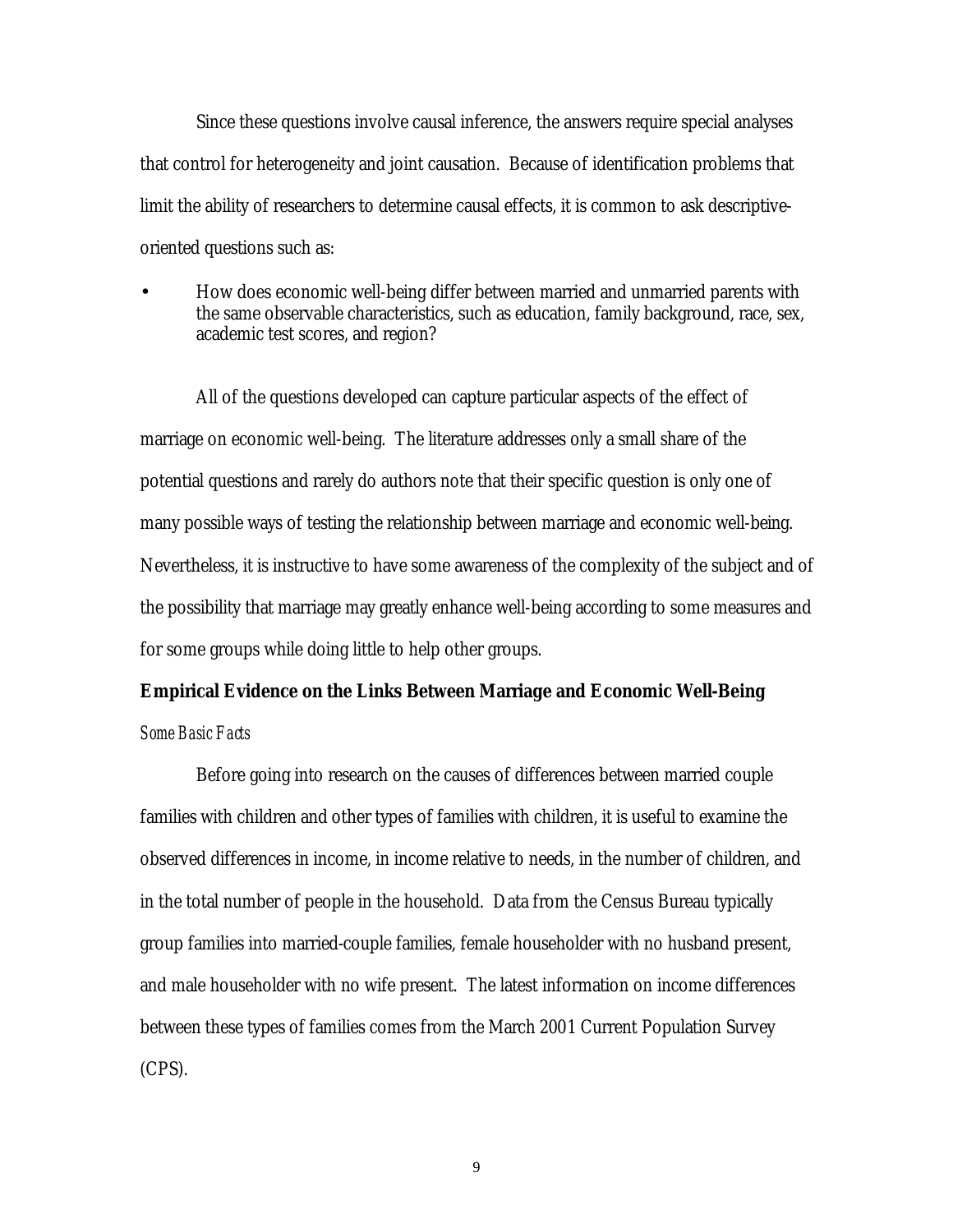Table 1 shows that among families with children, the median income of married couple families was nearly three times as high as unmarried, female-headed families with children and twice as high as unmarried, male-headed families with children. The gap narrows considerably when we consider income per person. By this measure, married couple families averaged 1.26 times the amount available to the average family headed by unmarried men and 2.06 times the amount available to the average family headed by unmarried women. The data are consistent with the common view of potential economies of scale, since the average family size is about one person larger in married couple families than in other families.

Some unexpected differences emerge when we examine income and family size using a more detailed classification of household structure, as derived from data using the National Survey of America's Families (NSAF). Note in Table 2 that the average size of households and the average number of children are similar for married couples and other types of families, except single parents with no other adults present. The potential scale economies appear to evaporate in comparisons between married couples and either cohabiting couples or single parents with at least one other adult present.

Despite these similarities in the number of adults and children, married couples still show a substantial economic advantage, as measured by the income-to-needs ratios (income divided by the household's poverty threshold). Married couples have incomes nearly four times their basic needs, a ratio that is 30-70 percent higher than what cohabiting couples experience and 63-113 percent higher than what single parents experience.

While married couples have average income and average income-to-needs ratios that exceed those of other family types, the means and medians do not convey the distributional differences within groups and the overlapping between groups. The degree of overlap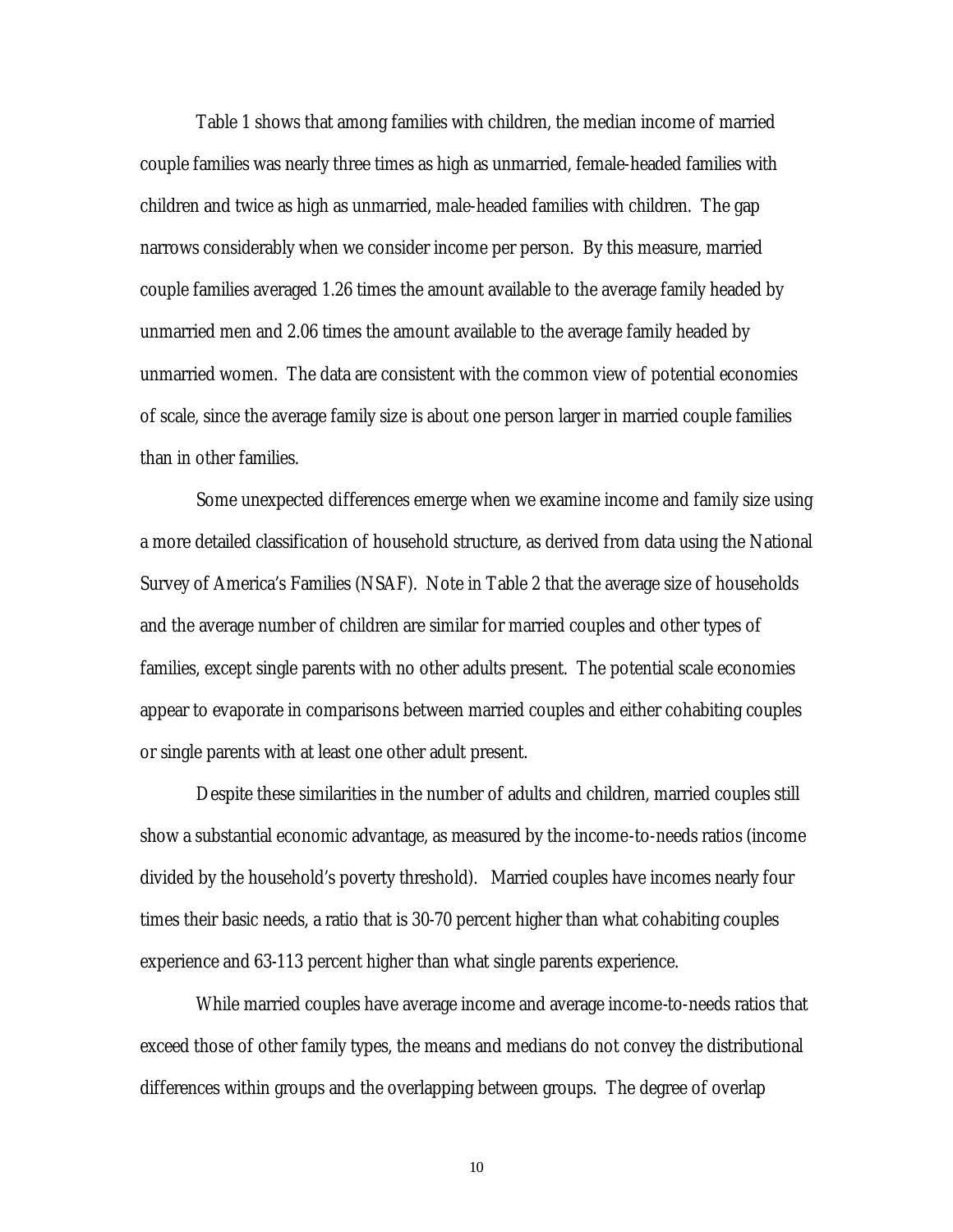captures the extent to which some cohabiting or one-parent families have higher income-toneeds ratios than do some married couple families. Overlapping depends on the size of the average difference in economic status and the inequality within each group. For an income gap of a fixed size, higher inequality will increase the overlap. Note in Table 2 that withingroup inequality is relatively high, especially among single parent families with no other adult present. As a result, despite sizable differences in income-to-needs levels, we can see in Table 3 and Figure 2 considerable overlapping of the distributions across types of households. For example, about 50 percent of cohabiting couples have higher income-toneeds levels than the bottom 25 percent of married couples. Even among single parent families with no other adult present, the top 30 percent did better in terms of income-toneeds levels than the lowest 25 percent of married couples.

Recognizing the existence of overlapping is useful in showing that many families not headed by married couples are able to achieve moderate to high income-to-needs levels and that marriage is far from the only factor influencing economic differences across families. However, the basic data leave open the questions raised above, particularly questions about the size of the marriage impact on economic well-being and how the impact may vary among groups.

#### *Methods and Analytical Issues*

The empirical evidence on how marriage affects economic well-being comes from three types of studies. One common approach is to examine the effects on income of leaving marriage (through divorce or separation) and of not entering marriage. The divorcerelated studies typically follow women and children a few years after the divorce, often with data on income within marriage. They capture *changes* in income linked to *changes* in family status. A second is to compare married couple families with people in other types of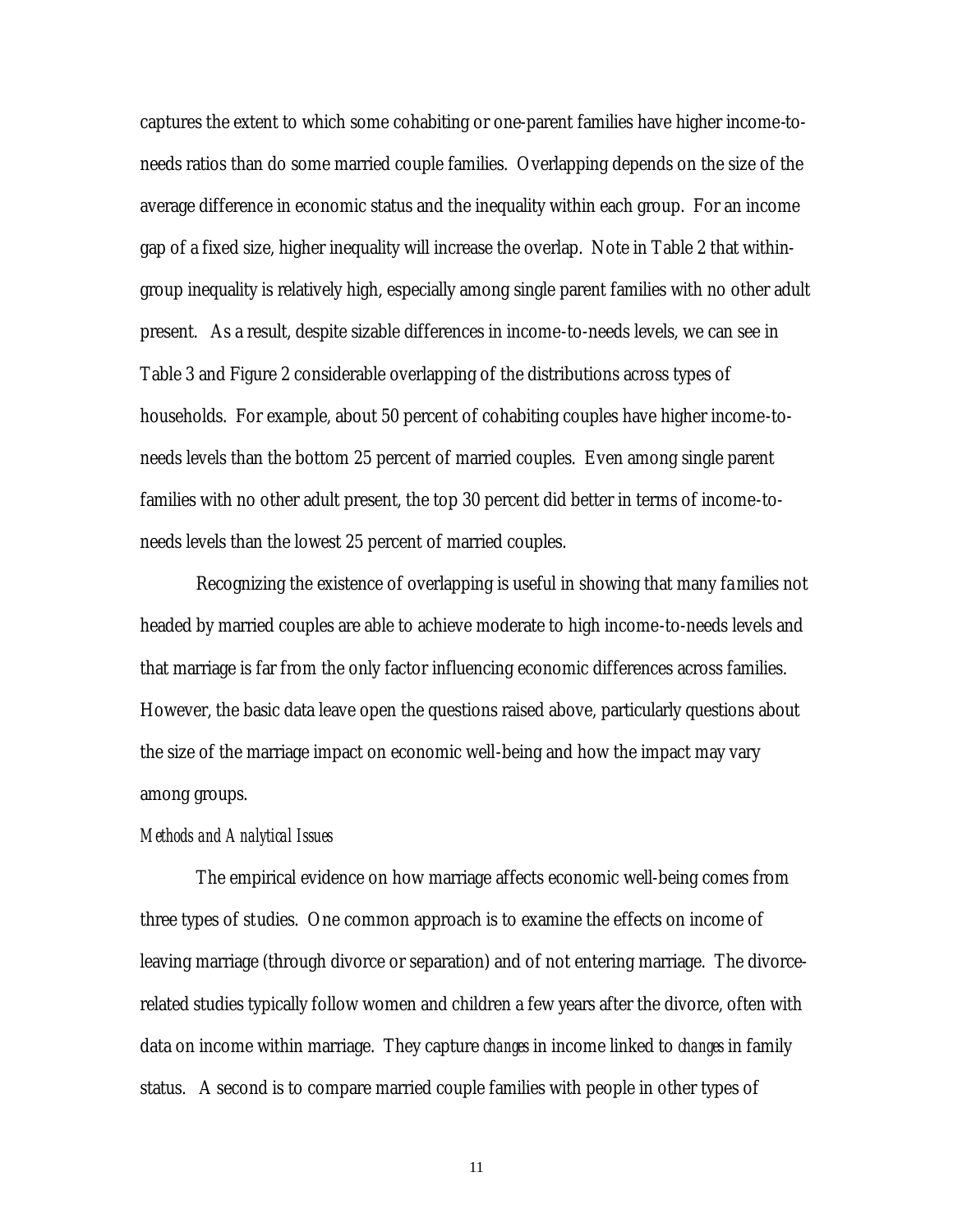families, holding constant for a range of individual, family, and area characteristics. Included in these studies are analyses of the wage premium associated with marriage among men. The comparison is on *levels* of earnings, income and/or assets. Authors of both types of studies are generally aware of the problem of unmeasured differences between married and unmarried people that may affect both marriage and wages or incomes independent of any effect on marriage. A third is to simulate what would have taken place had women (usually mothers) married someone from the pool of available men with characteristics similar to those already married to comparable women.

Some of the empirical studies test the division of labor and role specialization hypothesis as a factor influencing men's earnings and the allocation of time in the household. However, few studies deal with how this theory and accompanying empirical evidence explains differences between married couples and cohabiting couples or single parents living with other adults. Few empirical studies examine how marriage affects actual economies of scale across all types of families. While some studies examine the impact of government tax and transfer programs in discouraging marriage (by limiting the economic gains from marriage), few have examined the entire effect of the overall tax and transfer system on actual economic differences across various types of families.

One way of studying marriage impacts on economic well-being is to find exogenous factors influencing marriage (such as a social experiment promoting marriage or improve financial incentives to marry) and then seeing whether the entire group exposed to these exogenous factors (both married and unmarried) achieved higher levels of economic wellbeing than the group not exposed. Only a few studies have provided such evidence.

Our review of empirical studies begins with analyses that measure current income as a function of current marital-family type, while holding constant for other factors. The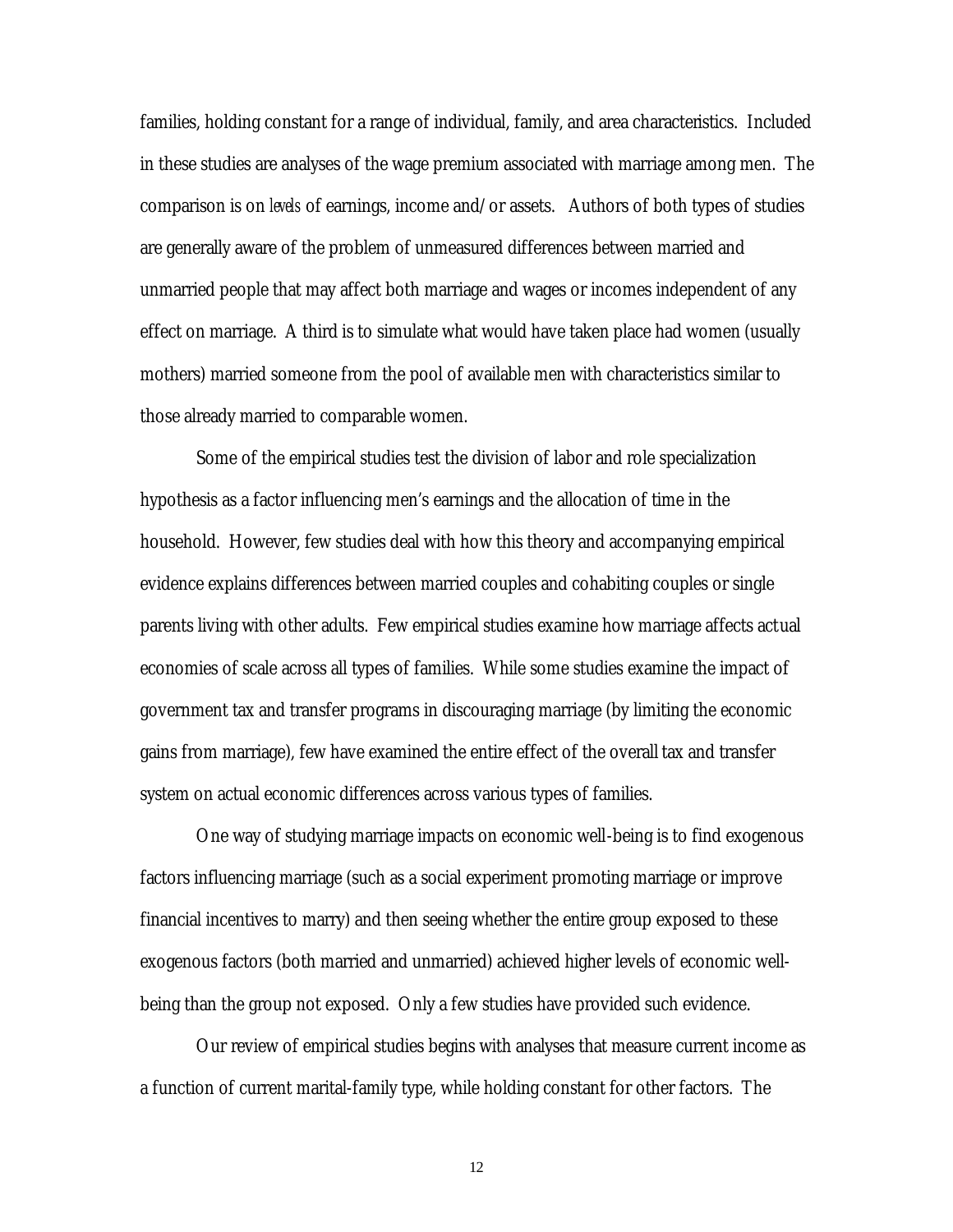second set of studies relies on longitudinal information to measure how changes in marital or family status affect marriage.

#### *Linking Marriage Levels to Rates of Child Poverty, Income Inequality, and Wealth*

A common objection to the idea that marriage enhances economic well-being is that the men who current single mothers would marry are often poor themselves and their marriage would leave the children in poverty in any case (Edin 2000; Ooms 2002). Lerman (1996) simulated what would happen to the current family income of single mothers if their tendency to marry in 1989 was the same as in 1971 and they married available men with similar levels of education, race-ethnic origin, and age. A recent study by Thomas and Sawhill (2001) replicated this approach for women in 1999. Both analyses find that the couples in simulated marriages have incomes considerably below those in actual marriages, but that declines in poverty and inequality associated with marriage are substantial. Lerman finds that child poverty rates would have fallen from 17.1 percent in 1989 to 14.7 percent (with simulated marriages but assuming no labor supply response by husbands) or 13.1 percent (including earnings gains from an induced labor supply response by husbands). In addition, the simulations suggest that the added marriages would have prevented half of the rise in family income inequality. Thomas and Sawhill project that the simulated marriages would have reduced the child poverty rate from about 17 to about 13 percent, even in the absence of any labor supply response by husbands.

Other studies of marriage and current economic status compare ever-married or currently married individuals with unmarried individuals with similar demographic, area, and family background characteristics. One study of this type by Lichter, Graefe, and Brown (2001) focuses on whether the marriage gains are higher or lower among those most at-risk of poverty. The authors use current and retrospective data from the National Survey of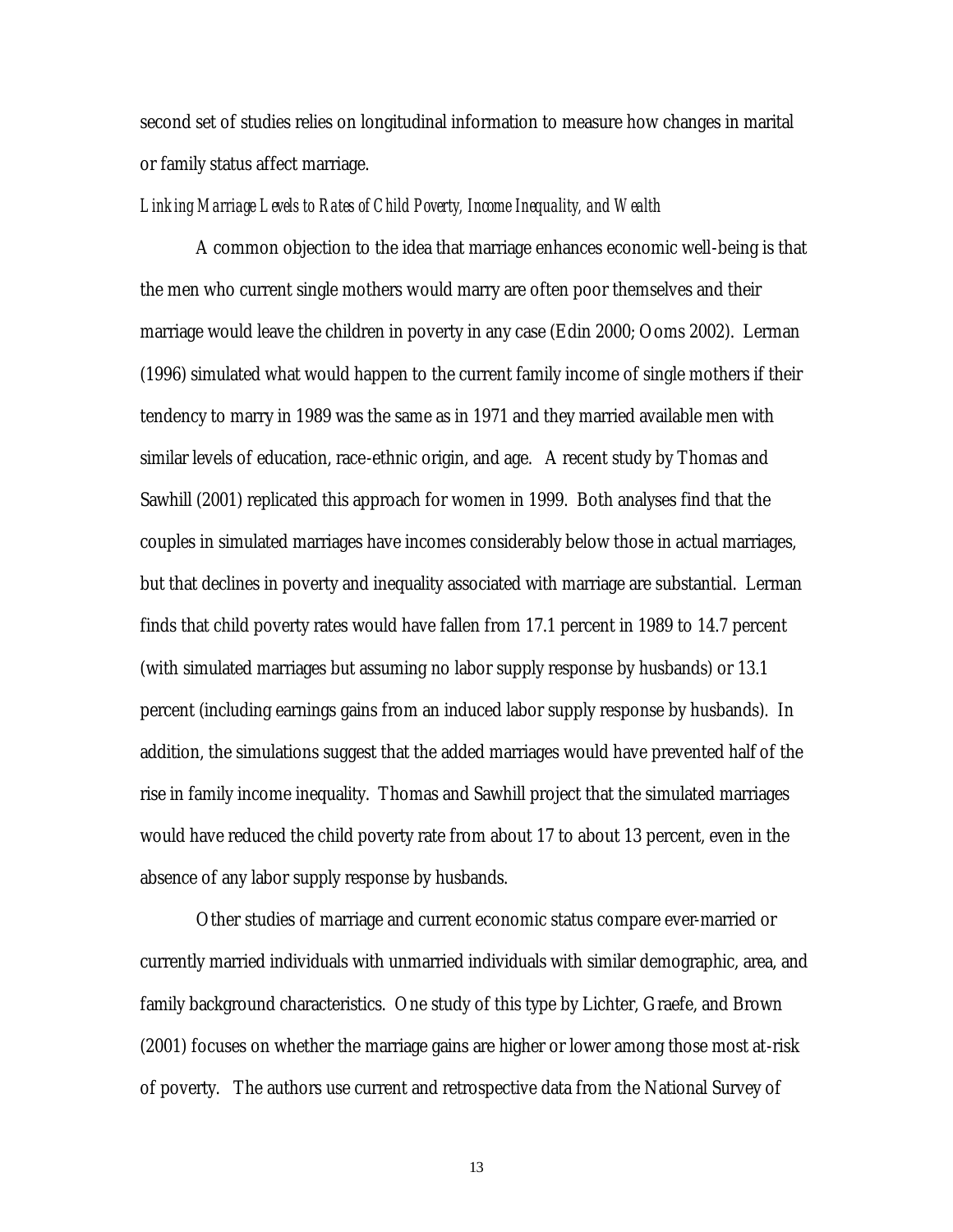Family Growth (NSFG) to estimate how family background affects unwed parenting, whether being ever married or in a current marriage reduces poverty and the receipt of food stamps, whether the gains from marriage are as large for the disadvantaged as for other groups, and whether the reduction in poverty associated with marriage lessens the impact on poverty of unwed childbearing and family background. The authors estimate a sequence of equations predicting the probability of poverty as a function of personal characteristics, sometimes including and sometimes not including the ever-married or currently married variables.

The results from the Lichter, Graefe, and Brown study indicate that marriage significantly and substantially reduces the likelihood of poverty, holding constant for family background, race and ethnicity, age, education, and marital vs. non-marital childbearing. The reduction in poverty associated with having ever-married was about one-third; a twothirds reduction was associated with current marriage. The impact of marriage was not strong enough to eliminate the measured effect of family background or of non-marital childbearing. A key finding was that marriage apparently exerted a larger effect on poverty among women at a high risk of poverty than among women at a lower risk of poverty. The authors obtained this result by finding a negative, statistically significant coefficient on the variable interacting marriage with the at-risk status. Although this result might indicate a larger marriage impact on the income of the least advantaged, it might also reflect the fact that the same income gain will do more to reduce poverty among the high risk women because they are closer to the poverty line.

These findings provide evidence for a marriage effect, but the true effect of marriage might be more or less than the authors indicate. It might be less since women who married might differ from women who did not marry in ways not easy to measure but which tend to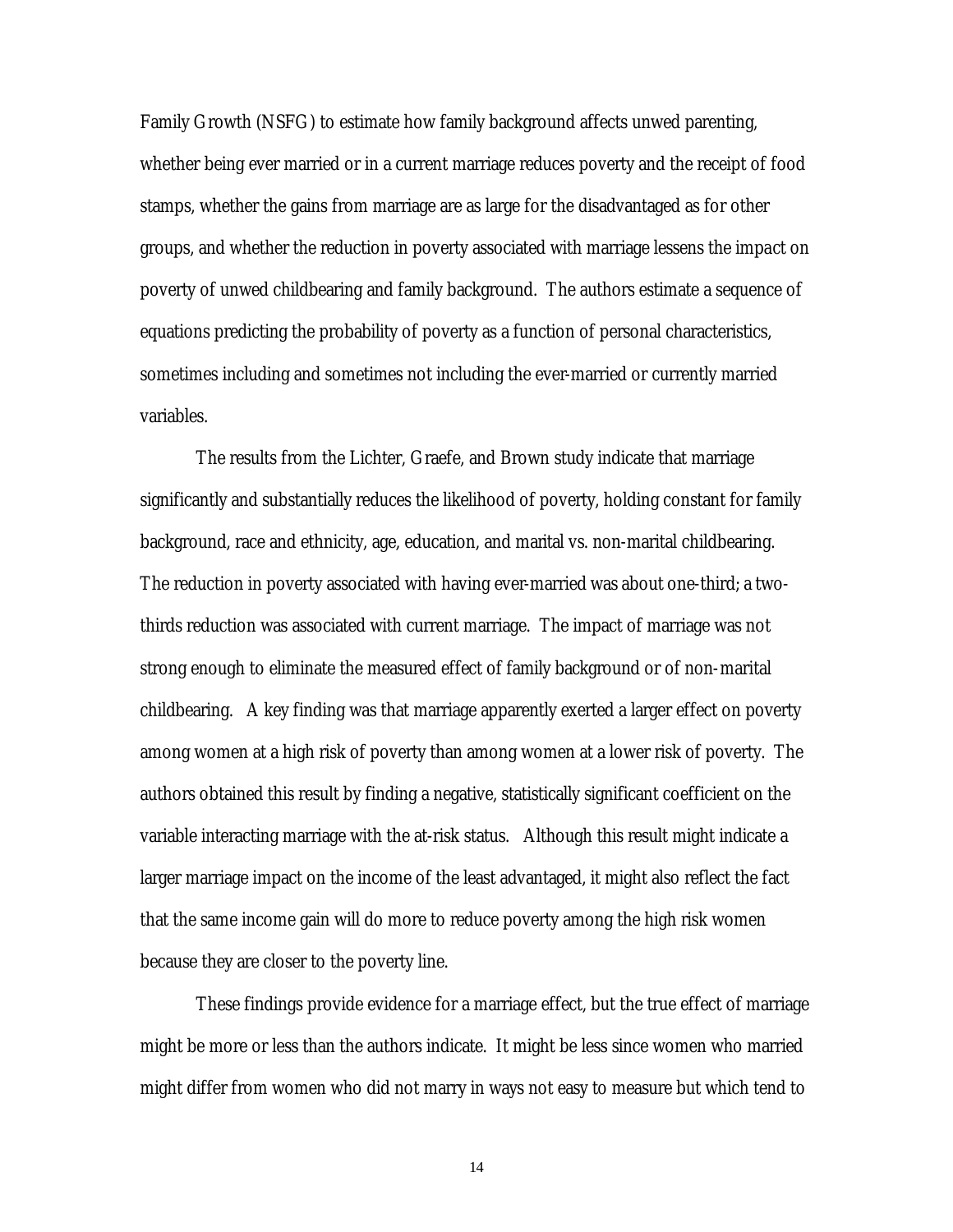reduce poverty even in the absence of marriage. It might be higher because the desire to marry and subsequently marry might deter women from bearing children before marriage. In this case, the higher poverty associated with unwed childbearing might be partly attributed to differences in expected marriage rates.

In another study, Hao (1996) used the 1987-88 National Survey of Families and Households (NSFH) to examine the net worth of families as a function of marriage and family status, personal characteristics (age, race, education, number of children) and area variables (region and percentage of families in poverty in the respondent's county). The impact of marriage was positive and significant relative to cohabitation of single motherhood but not compared to single father families. Moreover, intact married couples generally attained less wealth than step-parent families, especially when duration of the two states was low. As duration increases, intact married couples gain over all groups, including stepparent and especially single father families. Married couple families generally received more in the form of private transfers relative to other groups, when the author takes account of the probability of receiving a transfer and the mean size of the transfers. Intact married couples did better than all other groups in receipt of private transfers.

These findings are worth noting, but are subject to possible selectivity bias. If unobserved characteristics of people who tend to marry would affect wealth accumulation independent of marriage, then the added wealth attributed to marriage or family structure might in fact be linked to those unobserved characteristics. Still, the study adds evidence that a longer duration in an intact marriage significantly increases family wealth while staying in cohabitation or single parenthood does not.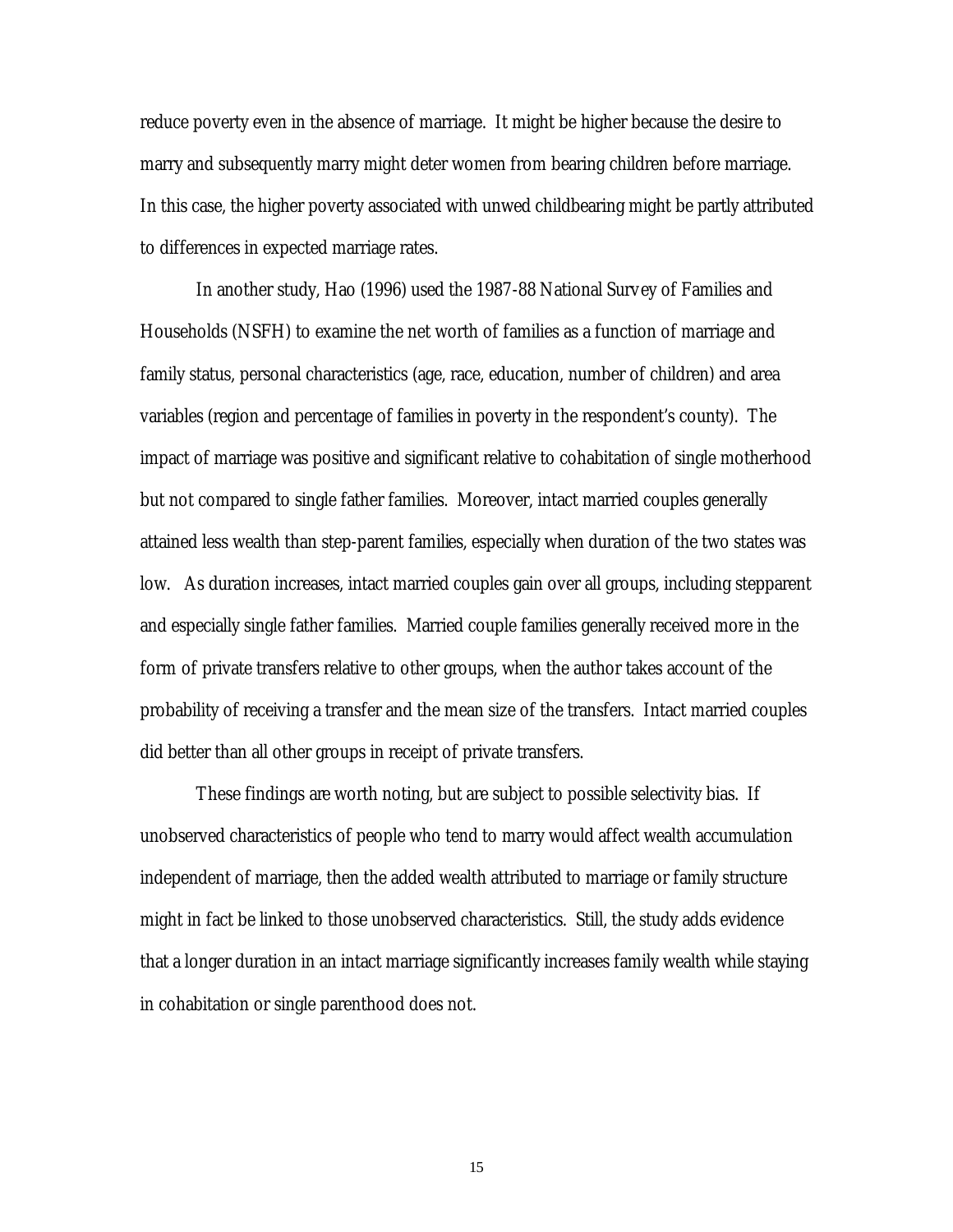#### *Marriage Effects Relative to Cohabitation*

Studies often focus on the impact of a particular type of family. Cohabitation has attracted the interest of scholars, partly because standard census family income estimates do not count the cohabiting partner as part of the family and thus exclude his or her income and the addition to family needs. In one study of cohabitation, Manning and Lichter (1996) estimated the impact of family type (married couple, cohabiting couple, single female, and single male) on the income-to-need ratios of children, holding constant for race, ethnicity, parental education, parental age, age of the child, and the number of other children. The results showed that relative to married couple families, the income-to-needs ratio was .43 points lower for cohabiting couples, 1.26 lower for single female families, and .54 lower for single male families.

Bauman (1999) examined how poverty rates would change if the Census Bureau counted both the income of cohabiters and their addition to the needs of families. As of 1997, counting cohabiters in the family unit would have meant a 1.1 percentage point lower poverty rate (12.2 instead of 13.3 percent of the population). However, fully counting the cohabiting partner's income implies income sharing that may not exist. As a partial test of this issue, Bauman estimated the impact of cohabiting partner income (and other factors) on the experience of material hardship, holding constant for family income. The equation yields an estimate of whether hardship declines as much with income received by cohabiting partners as it does from income received by the head of the household. In fact, income linked to cohabitors did significantly less than marriage to reduce hardship, holding constant for the race and gender of the family head, the presence and number of children and adults, receipt of health insurance, food stamps, energy assistance, residential mobility, and homeownership.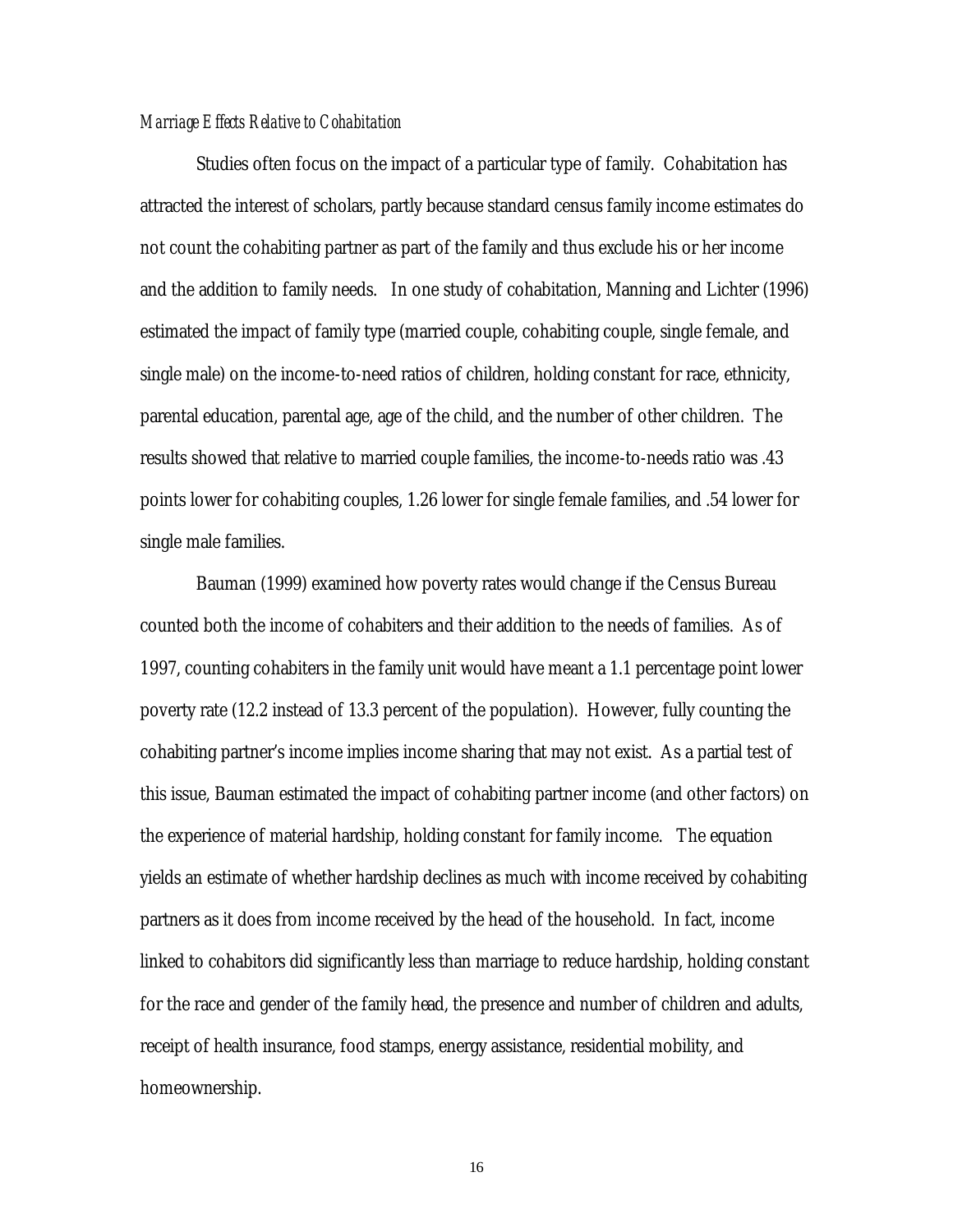Another test of income sharing developed by Winkler (1997) adds confirming evidence that cohabiters are less likely to share their incomes than married couples. The analysis builds on the idea that high levels of non-wage income generally reduce the hours people supply to the job market. Winkler's insight is to recognize that if a male cohabiting partner fully shared his income with his partner, then increases in his non-wage income would reduce his partner's hours worked by as much as increases in her non-wage income. By this test, married couples fully share their income but cohabiting couples as a whole do not. Female cohabiting partners reduce their hours of work more in response to their own non-wage income than to the earnings of a cohabiting partner. However, pooling is more common among long-term cohabiting couples and cohabiting couples with children.

Other evidence based on labor supply responses suggests that pooling and specialization is less common among cohabiting couples than among married couples. Using data from the Panel Study of Income Dynamics (PSID), Song (1999) finds a lower response by cohabiting women than married women to the size of the male-female wage differential. In general, married women work less than cohabiting women and married men work more than cohabiting men. The evidence is consistent with the notion that the higher probability of disruption among cohabiting couples than among married couples accounts for much of the observed differences in labor supply levels and responses. Married women increase their work effort when the likelihood of divorce increases, but cohabiting women do not.

#### *Basic Estimates of the Marriage Premium for Men in the Labor Market*

Evidence from prior research confirms an earnings advantage for married men over unmarried men dating back at least to the nineteenth century (Goldin 1990). As of 2000, the wage differences between married men and unmarried men were substantial. To summarize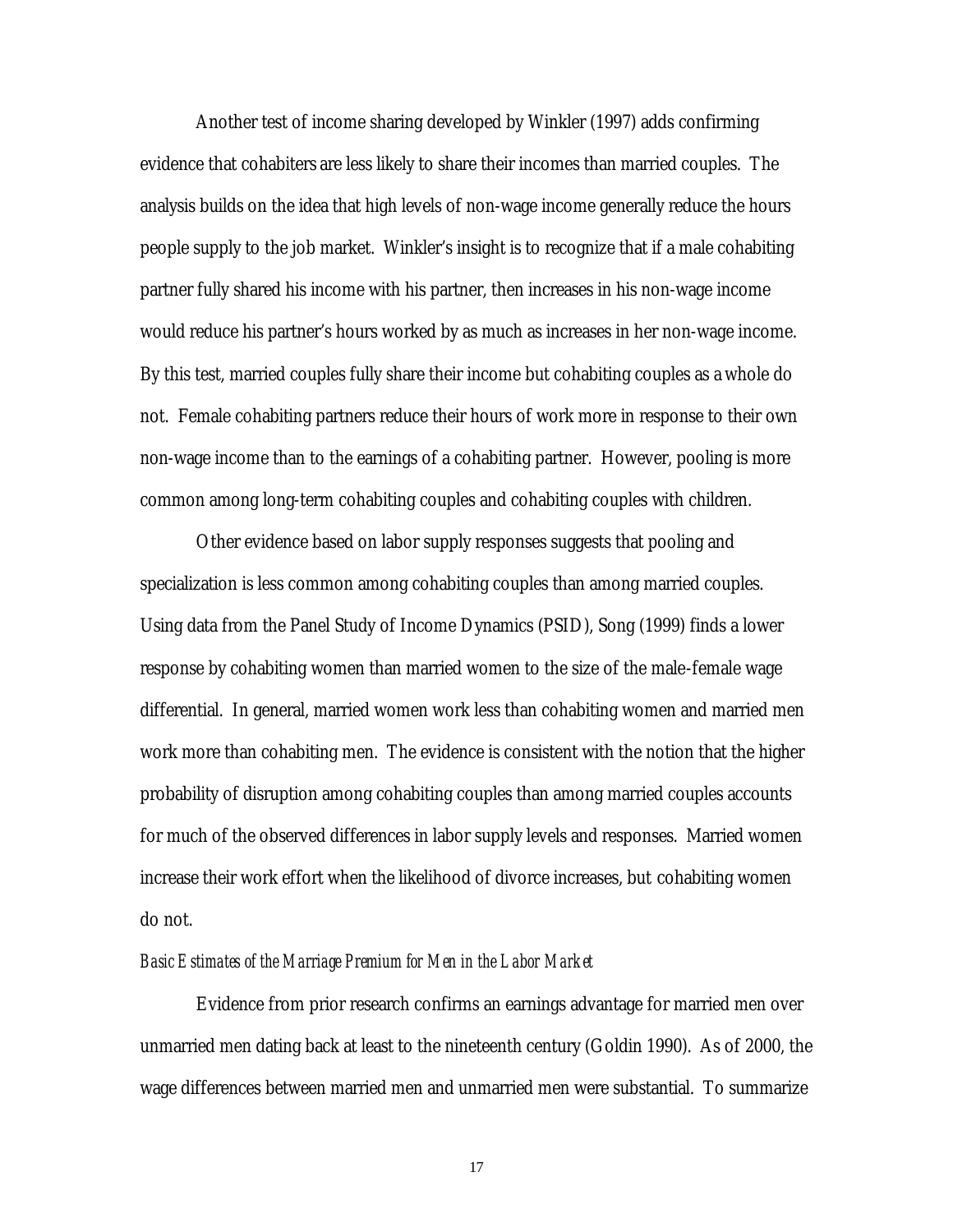recent data and set the context for the literature review of the male marriage premium, we present basic regressions predicting weekly earnings (in log form) and weeks worked in 2000 as a function of marital status-presence of children variables, while controlling for race, potential work experience, work experience squared, years of schooling, region, size of PMSA, and recent migrant status. The data come from the March 2001 Current Population Survey (CPS).

The results in Tables 4 and 5 show the differences in weekly earnings and weeks worked gains associated with differences in marital status and the presence of children relative to a never-married man with no children. These estimates yield a weekly wage premium of married men over separated, divorced, and never-married men ranging from 16 to 35 percent, with variations related to both marital status and presence of children. The presence of children raised the wage premium for divorced fathers, but not for separated or never-married fathers. The addition to weekly wages accounts for only part of the labor market advantage of married men. There are large marriage-related differences in weeks worked per year as well. Note that the gains associated with marriage are higher among black men than among all men. The presence of children exerted especially large positive impacts on black divorced and separated fathers, but the effect of children on never-married men is negative. Of course, these results provide information on those who actually married and not what would happen if others with the same characteristics became married.

Although the more educated and those with better earnings opportunities are more likely than others to marry and remain married (Waite and Gallagher 2000), these adjusted marriage gains control not only for education, but also for potential work experience, and other observed indicators of earnings capacity. Still, factors other than marriage itself might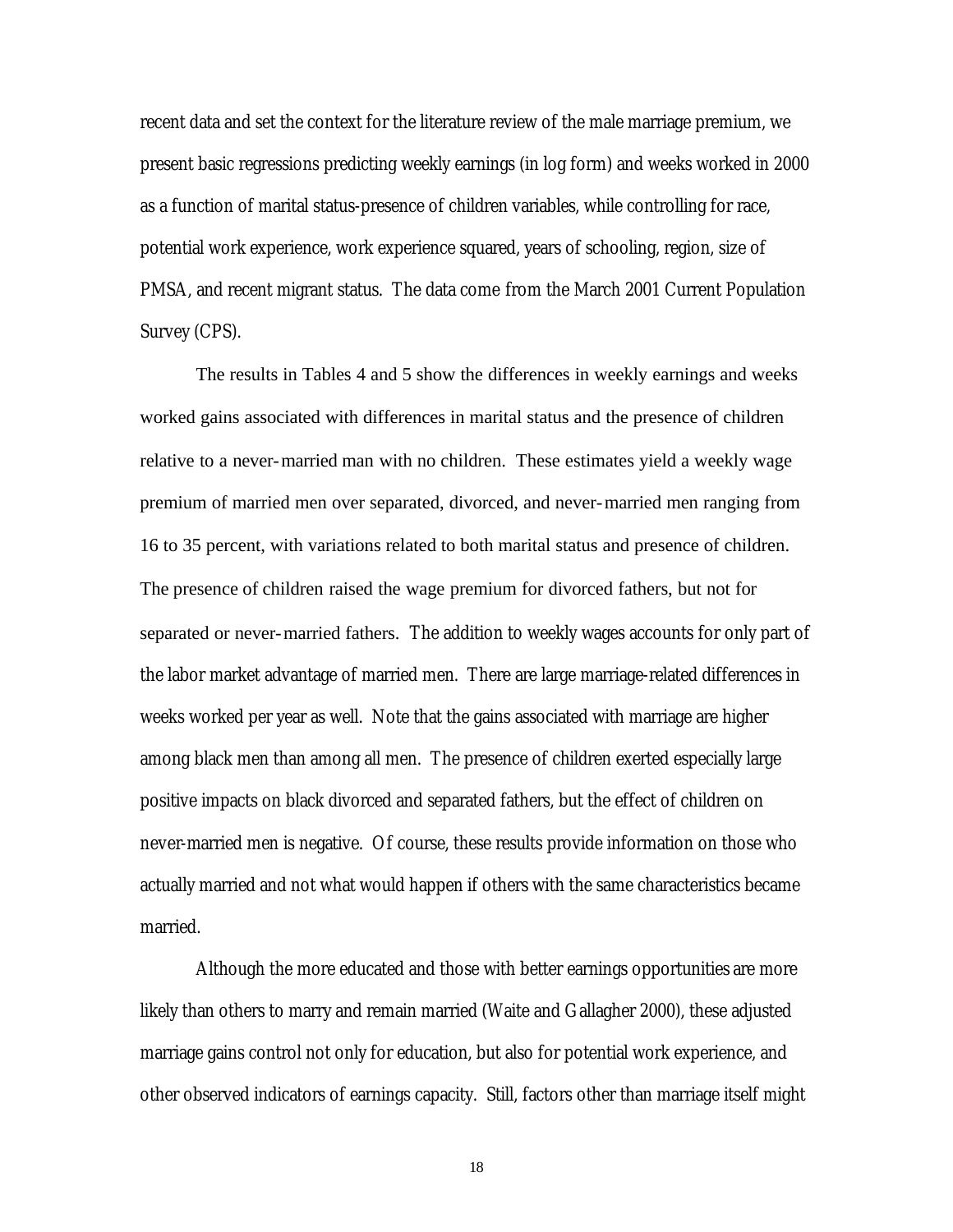account for at least some of these apparent marriage-related economic gains. The search for alternative explanations has stimulated researchers to ask the following questions: Is the marriage impact due to a selection effect? Or is the marriage premium caused by marriage itself? Has the marriage premium changed over time? How does the marriage premium vary with the presence of children? Do people who marry possess unobservable characteristics, such as ability, honesty, loyalty, dependability, and determination, which are crucial to succeeding in both the labor and marriage markets (Cornwell and Rupert 1997)? *Studies of the Male Marriage Premium and the Potential Role of Selection Effects*

Several studies have examined the selection issue. Using panel data, some authors have estimated the effect of marriage by assuming that the unobserved heterogeneity can be captured by variables representing an individual-specific fixed effect. In one application of this technique examining the earnings of young white men from 1976 to 1980, Korenman and Newmark (1991) found that of the 11 percent marriage premium, less than half is attributable to selection effects. Daniel's 1995 analysis of a more recent cohort of young men found similar overall effects, with slightly higher shares associated with selection. In an analysis of a cohort of white men who were followed from ages 19 to 29 in 1970 to 29 to 39 in 1980, Cornwell and Rupert (1997) estimated a marriage effect of about 5-7 percent on wages, after controlling for observed characteristics and for fixed unobserved individual differences. However, in some specifications, marriage did not appear to raise wages significantly. Gray (1996) conducted a study examining two cohorts of 24-31 year-old white men using the same model. His results indicated that marriage gains fell sharply over time, largely due to the declining specialization of the partners. The gain to marriage rises with the duration of the marriage and falls with the increase in hours worked by wives.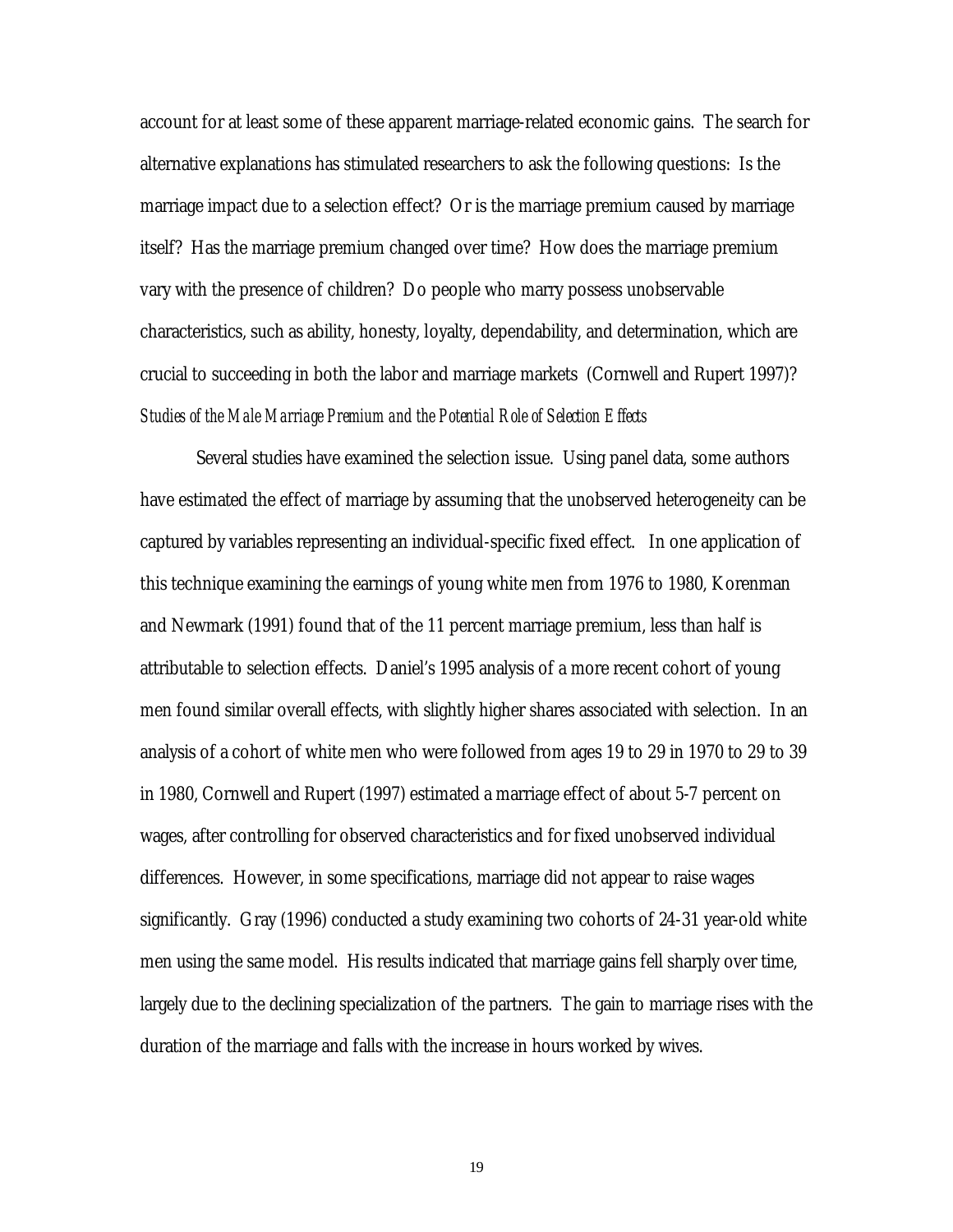In another recent effort to distinguish a marriage effect from a selection effect, Chun and Lee (2001) used the March 1999 CPS and included all 18-40 year-old working males in the analysis. The analysis uses a switching model in which the marriage equation is identified separate from the wage equation, using an index of the marriage market and the mother's country of birth-- factors that should influence marriage but not wages. In addition, the authors predict the impact of work time of wives, including their predicted hours of work as a factor influencing wages. The estimates yielded a 12 percent average marriage effect; the effects are much larger in marriages in which wives did not work (about 27 percent) than in cases in which they did work (a 15 percent effect at 20 hours of work). The negative impact of working hours of wives is consistent with the theory that husband-wife specialization is a big reason for the marriage impact on wages.

For men, marriage reaps as many benefits as education does. Salaries increase faster for married men over time than for single men, net of occupation, industry, hours and weeks worked, and tenure (Bartlett and Callahan 1984). Much of this can be explained by examining the reason for the increase in productivity once men get married and stay married. Married men gain more human capital faster than single men because they acknowledge the large responsibility of supporting their family and therefore work harder and possibly more hours (Kenny 1983).

Most studies of the marriage premium do not explicitly model the interacting impact of children on labor market outcomes. One exception is the recent empirical work by Sasser (2001). She examines the wage premiums associated with marriage and the presence of children, separately and jointly. Her analysis covers the period from 1969 through 1989 and draws on data from the PSID. Overall, Sasser's results confirm other findings that the marriage premium declined over time (from about 17 to 9 percent) and that about half of the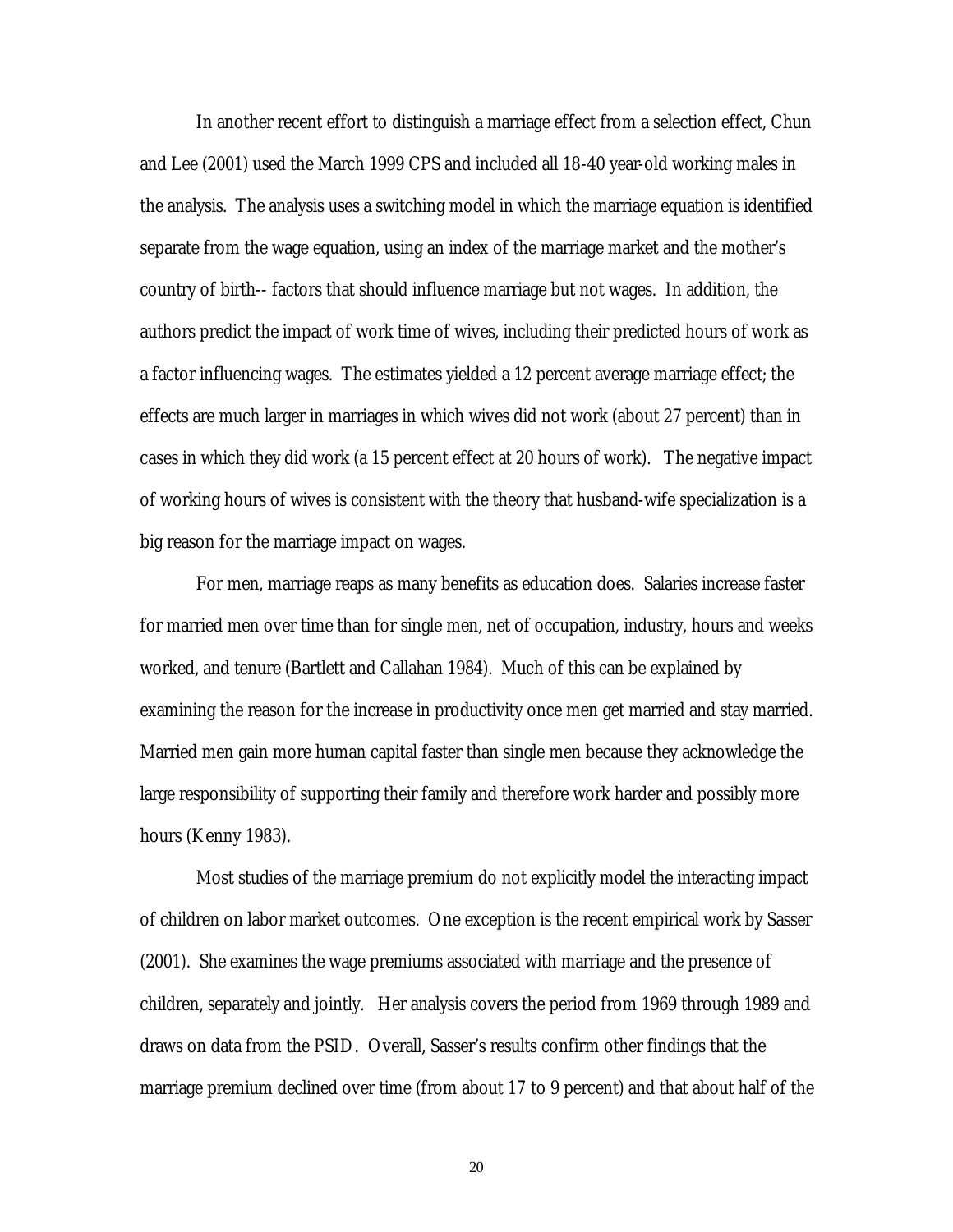initial wage premium resulted from selection—people capable in the job market are more likely to marry than those with similar observed characteristics. However, nearly all the decline in the marriage wage premium resulted from a reduction in the selection effect; the impact of marriage *per se* remained relatively constant. Once she controls for the presence and number of children, this conditional marriage wage premium shows no decline and remained at about 8 percent. These results are somewhat surprising, given the expected decline in specialization associated with the increased labor force participation of wives. *Possible Explanations of the Male Marriage Premium*

Married men earn more than single men for various reasons (Waite and Gallagher 2000). Higher men's earnings and job stability decrease the risk of divorce. Married men tend to seek jobs that are less risky and willing to pay more income to the employees. These occupations usually require a college education or higher. Men who receive a higher education are more likely to become stable workers because of their relatively established working environment, thereby increasing their earnings. The type of work they seek and the occupation in which they choose to enter create a significant difference in earnings between married and single men. They lead more settled lives as husband and father and therefore are more productive in the work force and more reliable in the home. Their level of productivity is much higher than that of single men, and they are less likely to quit a job or be fired from one. Cohabiting men do not receive the same marriage premium as married men, partly because cohabitation is often temporary.

Thus, most studies suggest that specialization within marriage raises men's earnings. Apparently, married men can focus more on work and thereby become more productive if the duties of a marriage are effectively divided.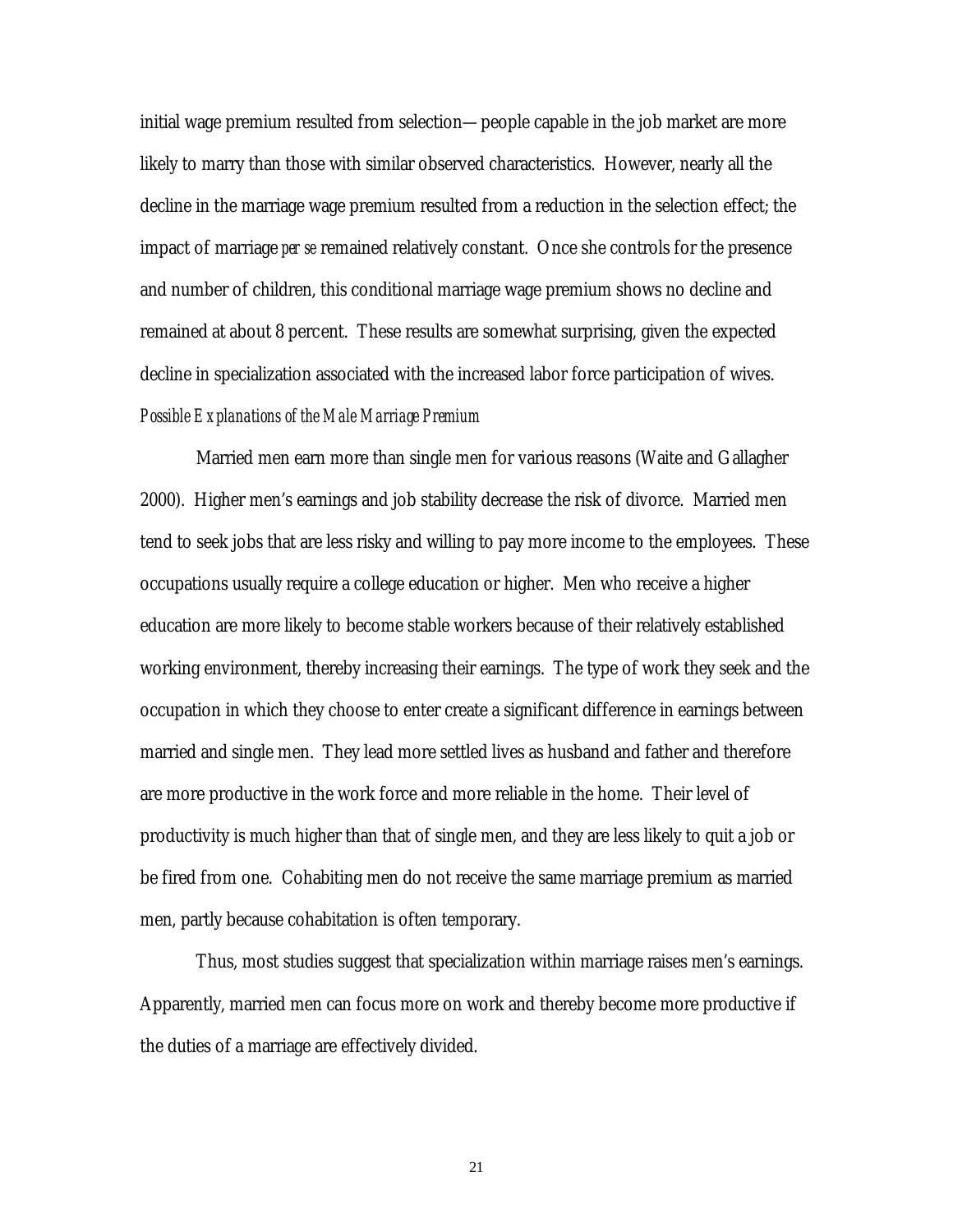The higher incidence of specialization among married couples might raise incomes but may lead to inequalities within marriage and raise risks for the non-working spouse in the event of a divorce. It is interesting that some opponents of public policies encouraging marriage argue that, as currently structured, too many marriages do not involve equal sharing of market participation and work at home (Gornick 2002). Thus, while economists focus on aggregate gains for the couple that occur partly through the division of labor, sociologists see the presence of unequal sharing of market work and housework as a negative outcome.

Apparently, the equal sharing of market work lowers the perceived gains from marriage, especially among women. In a recent paper, Nock (forthcoming) finds that marriages in which each partner earns between 40 and 59 percent of total family earnings are more likely to end in divorce, mainly because wives become less committed to the union. Using data from the NSFH in 1987-88 and 1992-94, Nock first shows that moves toward equal sharing (usually as a result of more work hours by wives) reduce the couple's commitment to remain married. This test is powerful because it assesses how *changes* in sharing affect *changes* in commitment and thus holds constant for initial differences in earnings of wives and husbands. However, it uses a commitment index instead of divorce as the outcome variable. In a second approach, Nock estimates the risk per period of divorce as a function of equal sharing and of hours of work by wives and husbands. When the hours variable is excluded, equal sharing of earnings in the first period raises the risk of divorce between the first and second periods. Most of the impact on divorce comes from higher hours of work by wives. Divorce is the most significant outcome variable, but this test cannot control for preexisting differences in the sharing of earnings, since there is only one period prior to observed outcome (divorce or not). Still, the results raise questions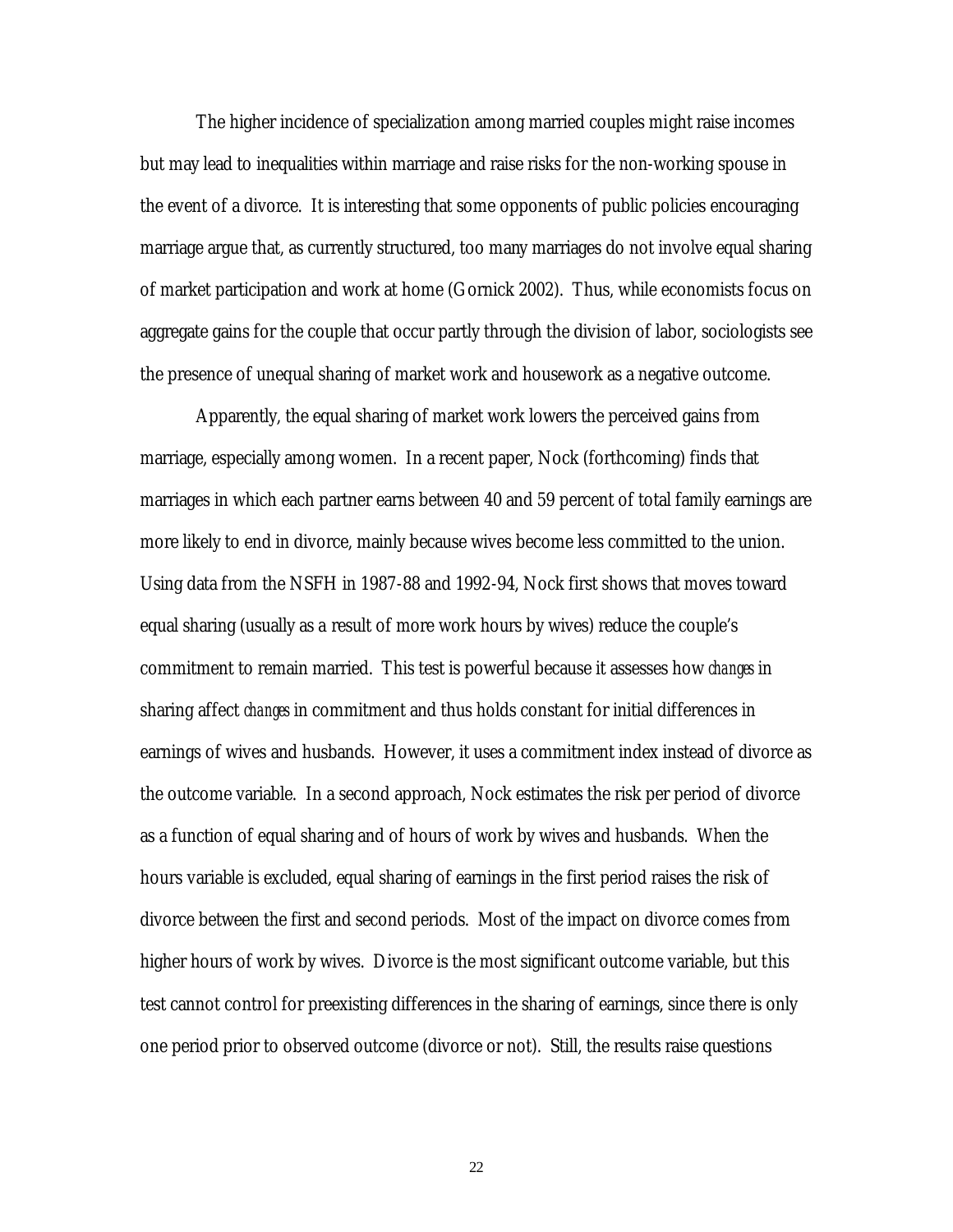about the potential of a trade-off between the equality of sharing and the stability of marriages.

Other evidence indicates that higher earnings among married women do not raise the chances of divorce, despite the positive association between married women's earnings and divorce rates. Using data from the NSFH, Sayer and Bianchi (2000) estimate effects of wives' earnings, while taking account of the views of wives and husbands about gender roles; of non-economic factors related to divorce, such as duration of the marriage and whether either spouse feels the marriage is troubled or unhappy; and of demographic and prior life course variables, such as education, presence of a premarital birth, and a previous divorce. They find that the impact of wives' earnings does not exert a statistically significant effect on the probability of divorce, once they control for other independent factors influencing divorce. However, the effects appear to vary by the income level of the husband. While earnings by wives with relatively affluent husbands reduce or have no effect on divorce, more earnings by wives of low-income husbands may increase the likelihood of divorce.

Overall, the evidence from static analyses reveals clear and large economic gains associated with the marriage state. The research findings document substantially higher income levels for married couples than for unmarried individuals with the same observed characteristics. The added income associated with marriage is substantial even for women with a high risk of poverty and even taking into account the lower incomes of their potential spouses. Theoretically, cohabitating couples could derive the same economic advantages as married couples—through the mechanisms as the presence of at least two potential earners, scale economies, specialization, and insurance. In fact, however, the combined income of cohabiting couples and the sharing of such income fall short of what we observe among married couples.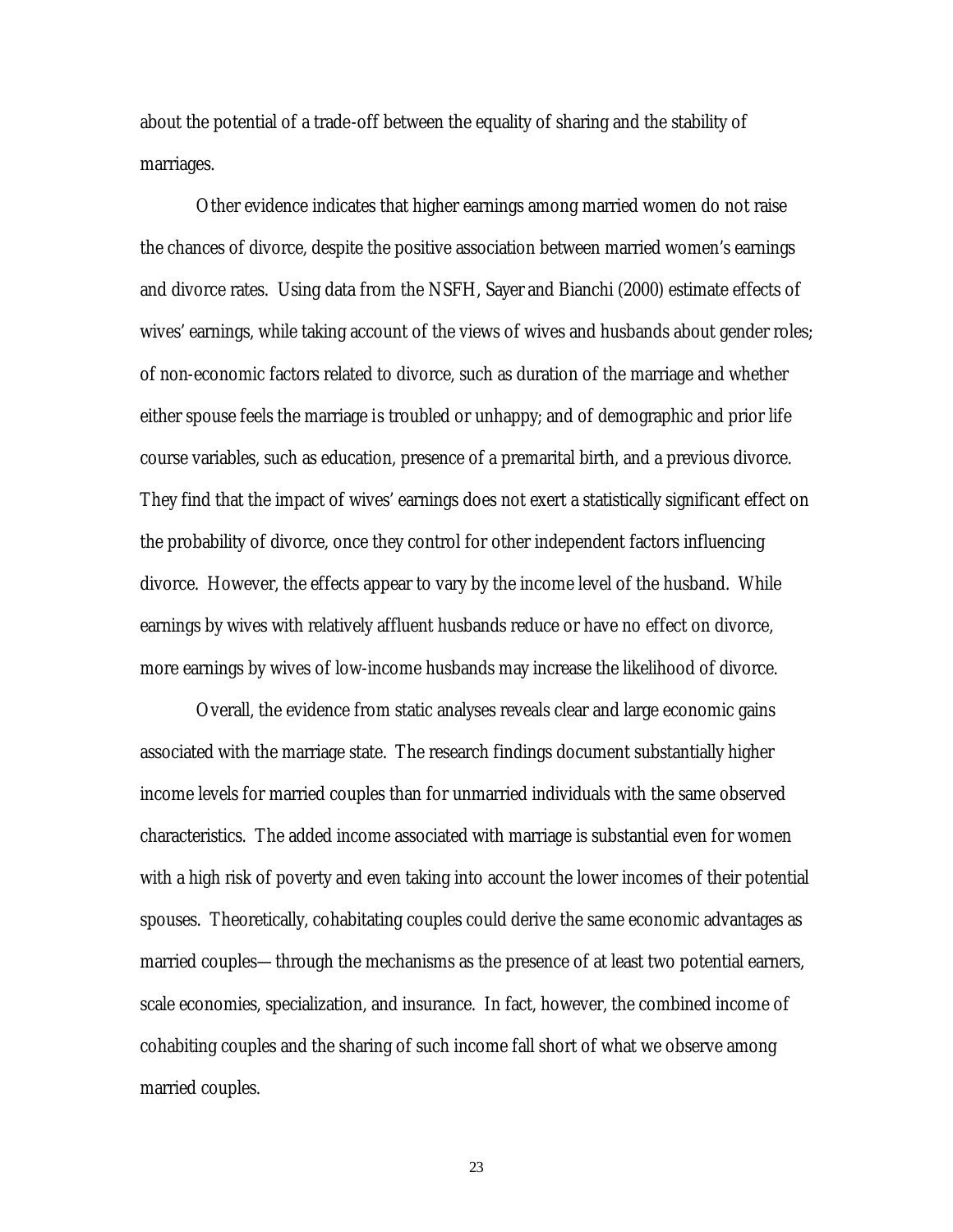One way to examine the reasons for the economic benefits of marriage is to observe what happens as people make a transition into marriage or out of marriage. Another is to consider how components of income, especially the earnings of men, respond to marriage. We now turn to this literature.

#### **Changes in Economic Well-Being Related to Marriage, Divorce and Parenthood**

A large body of research has examined how transitions into and out of marriage alter economic outcomes. Much of the work deals with economic well-being after divorce, while other studies examine shifts in labor force activity when men and women marry, divorce, or become parents.

One early study (Weitzman 1985) of California couples suggested extremely large negative effects of divorce on the economic well-being of women (over 70 percent) and gains for divorced men (over 40 percent) in the first year after divorce. A reanalysis of the data on these couples found much smaller effects, a decline of about 20 percent among women and a gain of about 7 percent for men (Peterson 1996). Evidence from studies of broader samples found negative impacts of 13 to 35 percent on women and increases in male living standards of about 11 to 13 percent (Peterson 1996). In a study of marital splits among British couples, Jarvis and Jenkins (1999) calculate similar income changes in the first year after the split (-18 percent among women and +13 percent among men).

Examining the impact of divorce requires taking account of the fact that women who are poor, have a low educational attainment, and experience many economic hardships have a greater chance of divorce than do other women (Smock, Manning, and Gupta 1999). One analytic problem is to understand how *changes* in income and *changes* in marital status interact. Certainly, if a male breadwinner leaves the marriage and separates from the family, the children will not have immediate access to their father's income and will have to rely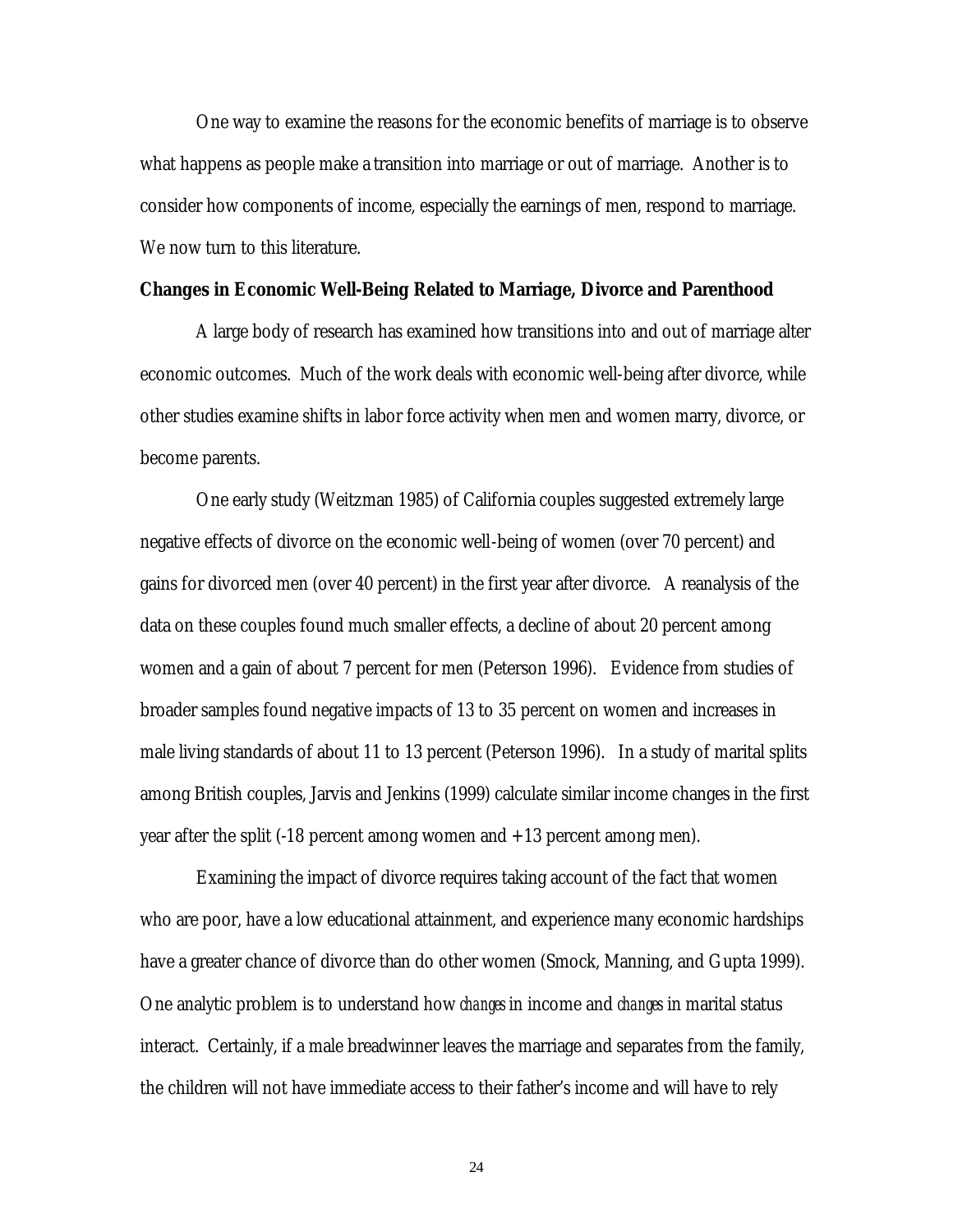primarily on their mother's earnings, which usually is initially lower (Waite and Gallagher 2000). However, it is also plausible that declines in income could trigger divorces.

To control for the impact of unobserved characteristics, Smock, Manning, and Gupta (1999) derived marriage impacts by jointly estimating the determinants of economic status in married and divorced states together with the determinants of marital status. Drawing on the NSFH, this innovative study uses an endogenous switching model. The sample is made up of married women in 1987-88 who were also interviewed in 1993-94. The authors are able to take account of the role of selection into divorced states in influencing estimates of marital impacts on economic status. They use the assumption of a trivariate normal distribution and a specification that allows for correlations between the error terms of the marital status equation and the two equations for economic status in the married and divorced states. The results yield estimates of the income gains of divorced women had they remained married (or remarried) and of the income losses of married women had they become divorced. The authors conclude that taking account of selection lowers the estimated gains from marriage but not by much. In fact, the correlations between unmeasured influences on marital status and on economic well-being were not significant for family income or for the income-to-needs ratio.

Thus, overall economic benefits from marriage were substantial. For a divorced woman with average characteristics, family income averaged only 1.6 times the poverty level but would have reached 3.5 times the poverty level had the woman remained married and 3.1 times the poverty level had the woman remarried. For the typical married woman, the economic gain to remaining married was even larger.

A recent analysis (Morrison and Ritualo 2000) compares the economic well-being of children in disrupted marriages whose mothers remarry, cohabit, or remain single. The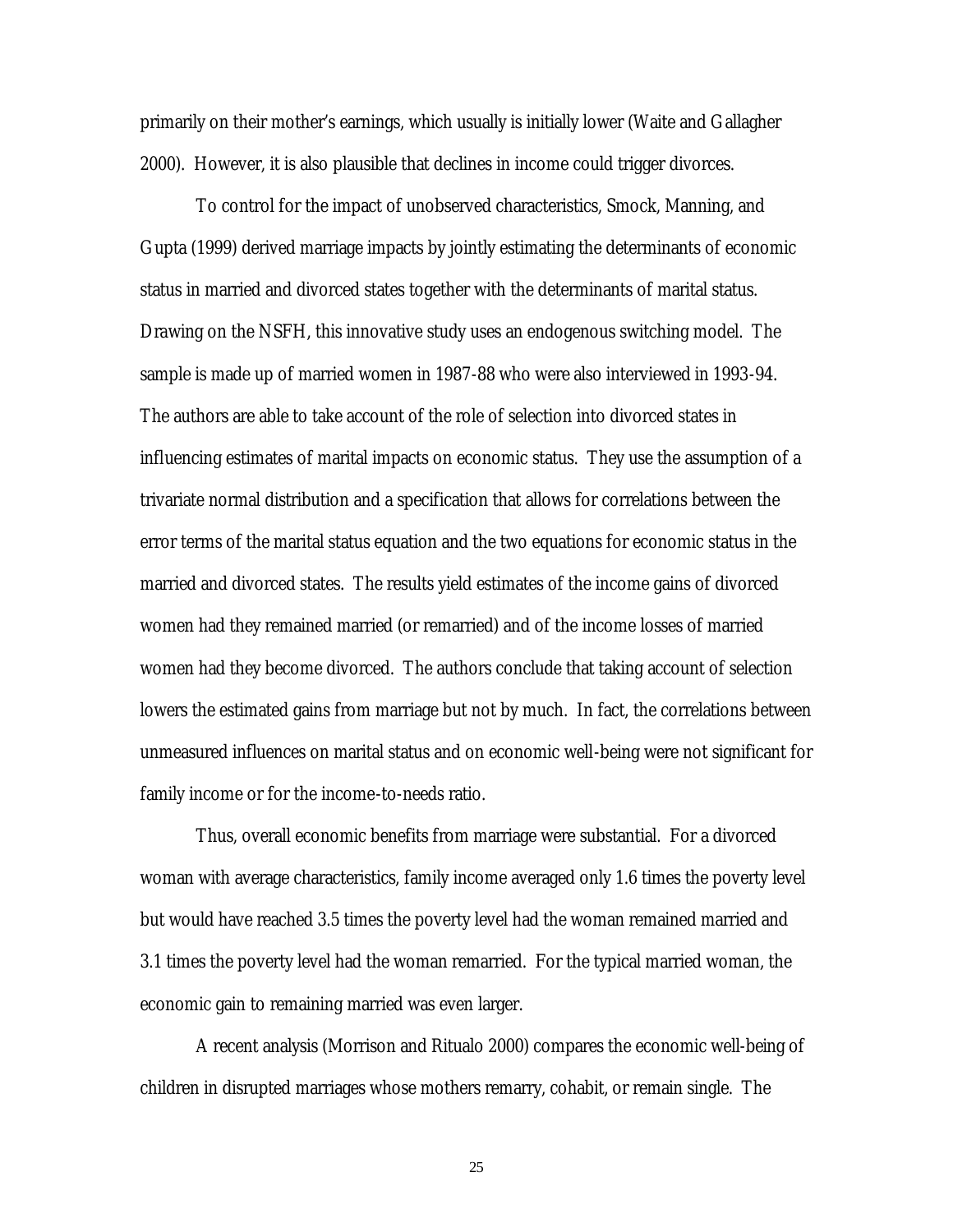analysis uses the National Longitudinal Survey of Youth (1979, NLSY79) to examine the economic impact of transitions to remarriage or cohabitation from single motherhood after divorce. By using fixed effects models, the authors control for unobserved differences that may be linked both to subsequent family status and to economic success independently of family status. The findings reveal large short-term gains (over 50 percent increases in family income adjusted for family size) from remarriage relative to remaining single. The estimated advantage of remarriage relative to cohabitation is sensitive to the measurement and assumed sharing patterns of cohabiting couples. The upper bound estimate of family income of cohabiting partners assumes full sharing and that cohabiting men with no observed earnings have earnings levels equal to those of cohabiting men with similar characteristics whose earnings are reported. Using these assumptions, the authors find gains from single to cohabiting status as high as gains from remarriage. However, for the two less generous assumptions about the availability of cohabiting partner income, the authors find substantially higher income gains from remarriage. On a long-term basis, remarriage clearly produces much more favorable economic outcomes for children than does cohabitation or single parenthood.

#### **Conclusions**

The findings from existing studies provide considerable evidence about the gains from marriage, including some evidence on whether marriage improves the economic status of low-income families. However, great care must be taken to relate the evidence to specific questions about marriage. The impact of marrying before bearing children might be different from the impact of marrying after a divorce or after having a non-marital birth. The percentage of people married at a point in time might increase because existing marriages last longer or because more people marry and divorce at the same rate. The share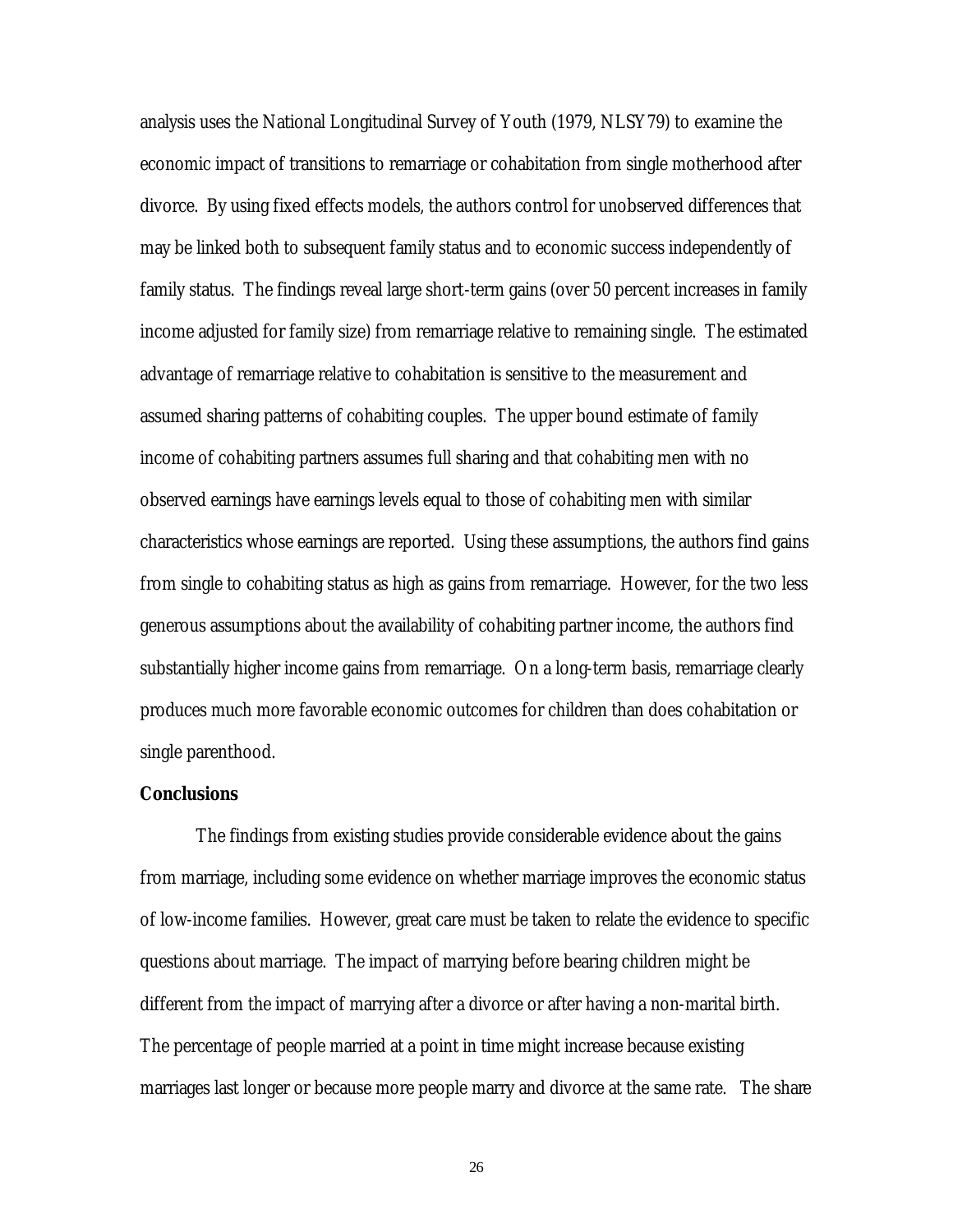of children in married couple families might increase with no rise in the age-specific share of married women if couples delay childbearing. Finally, marriages might expand among people at risk of poverty or among moderate and high- income individuals.

The accumulated evidence of positive marriage effects on economic well-being is substantial. All three theoretical reasons for economic gains from marriage—economies of scale, risk sharing and division of labor—attract some support. However, gains resulting from economies of scale emerge only in comparisons between married couple and single parent families living with no other adults. Marriage appears to raise earnings of men, partly because of division of labor considerations. Married men not only earn more per hour but also work more hours and weeks than unmarried men with similar job market characteristics. Marriage generally encourages savings and asset accumulation and reduces poverty. Though cohabitation generally raises incomes of mothers with no husbands or partners, it is not a complete substitute for marriage. Cohabitation does less to raise overall incomes than does marriage. In addition, income sharing is more widespread in married couples than among cohabiting couples. Divorce lowers income and economic status, even controlling for the fact that mothers who divorce would have lower than average incomes had they remained married. Remarriage raises the economic status of mothers, both relative to remaining single and relative to moving to a cohabiting relationship.

A key issue is whether the gains from marriage extend to low-income families. Analyzing this issue is difficult since if marriage had raised the incomes of low-income families, some would no longer be in the low-income category. One study tries to overcome the problem by estimating the gains from marriage among those most at risk of poverty (Lichter, Graefe, and Brown 2001). The results reveal that marriage significantly and substantially reduces the likelihood of poverty, holding constant for family background, race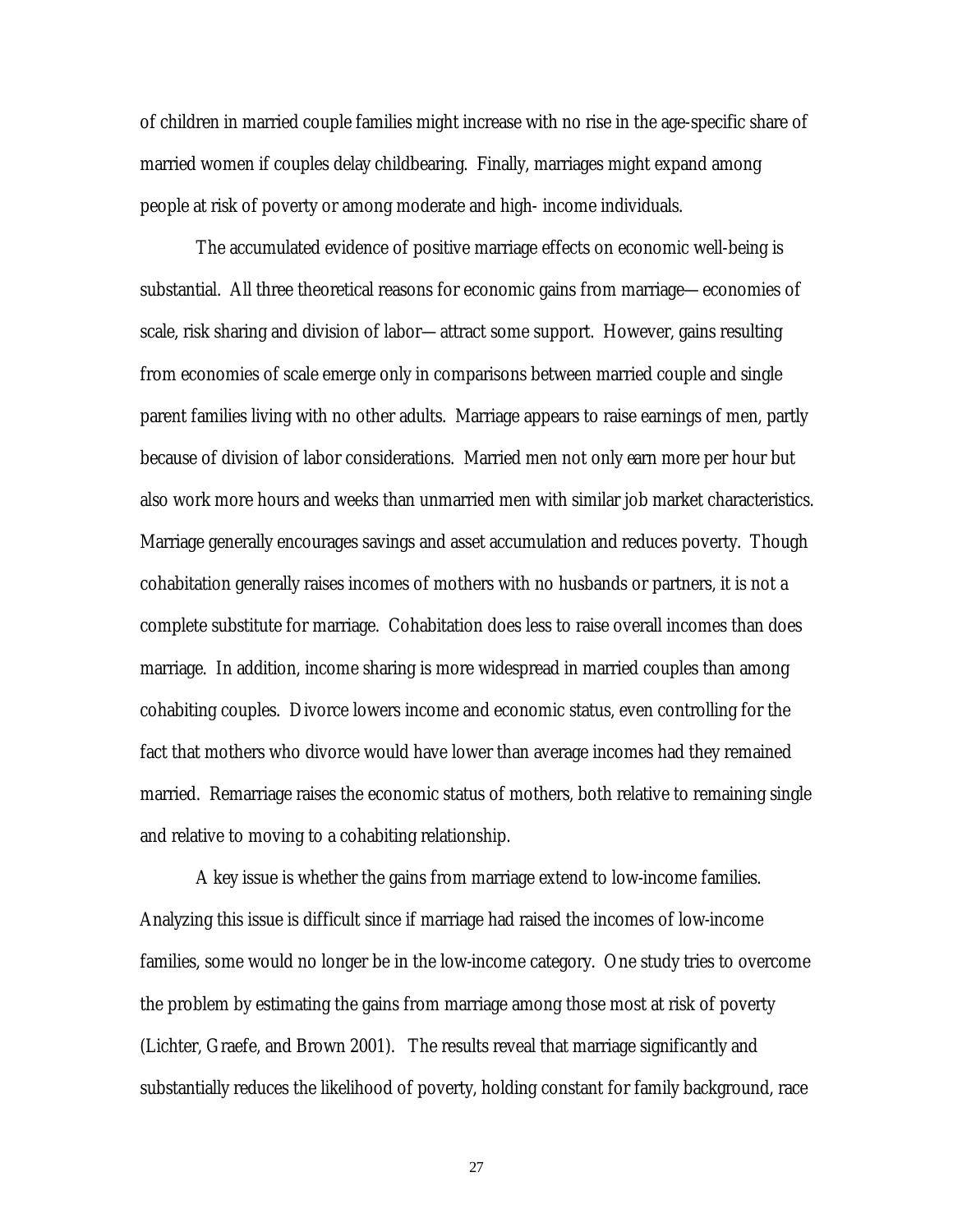and ethnicity, age, education, and marital vs. non-marital childbearing. Having ever been married reduces poverty by one-third, while currently being married reduces poverty by two-thirds.

Other authors (Lerman 1996; Thomas and Sawhill 2001) have simulated income gains that would emerge if currently unmarried mothers married available men with similar characteristics. These studies find that the induced marriages would positively affect at-risk mothers by reducing their likelihood of becoming poor. These gains show up despite evidence that many poor women tend to remain single partly because they view the available men as unstable and unable to provide financial security for their families (Edin 2000). $^4$ 

Many unanswered questions remain about the effects of marriage on economic wellbeing. What are the precise mechanisms by which married couples achieve higher incomes than cohabiting couples and single mothers living with other adults? There are many studies of marriage impacts on the wages of men, but fewer on the earnings of women. Moreover, studies generally do not model the impact of marriage together with childbearing and in the context of life cycle considerations. In considering how marriage affects work effort by women, one must bear in mind that more work among women might end up reducing marriage by raising the capacity to become independent.

Another set of questions deals with the issue of whether young less educated women at high risk of a premarital birth benefit substantially in the long run from marrying the father of their first child, either before the first pregnancy or before the birth.

A third avenue for research is marriage's role in limiting economic hardship. Early findings suggest marriage serves as a protective device against hunger, overcrowding, and an inability to meet basic expenses (Lerman 2002 and 2001).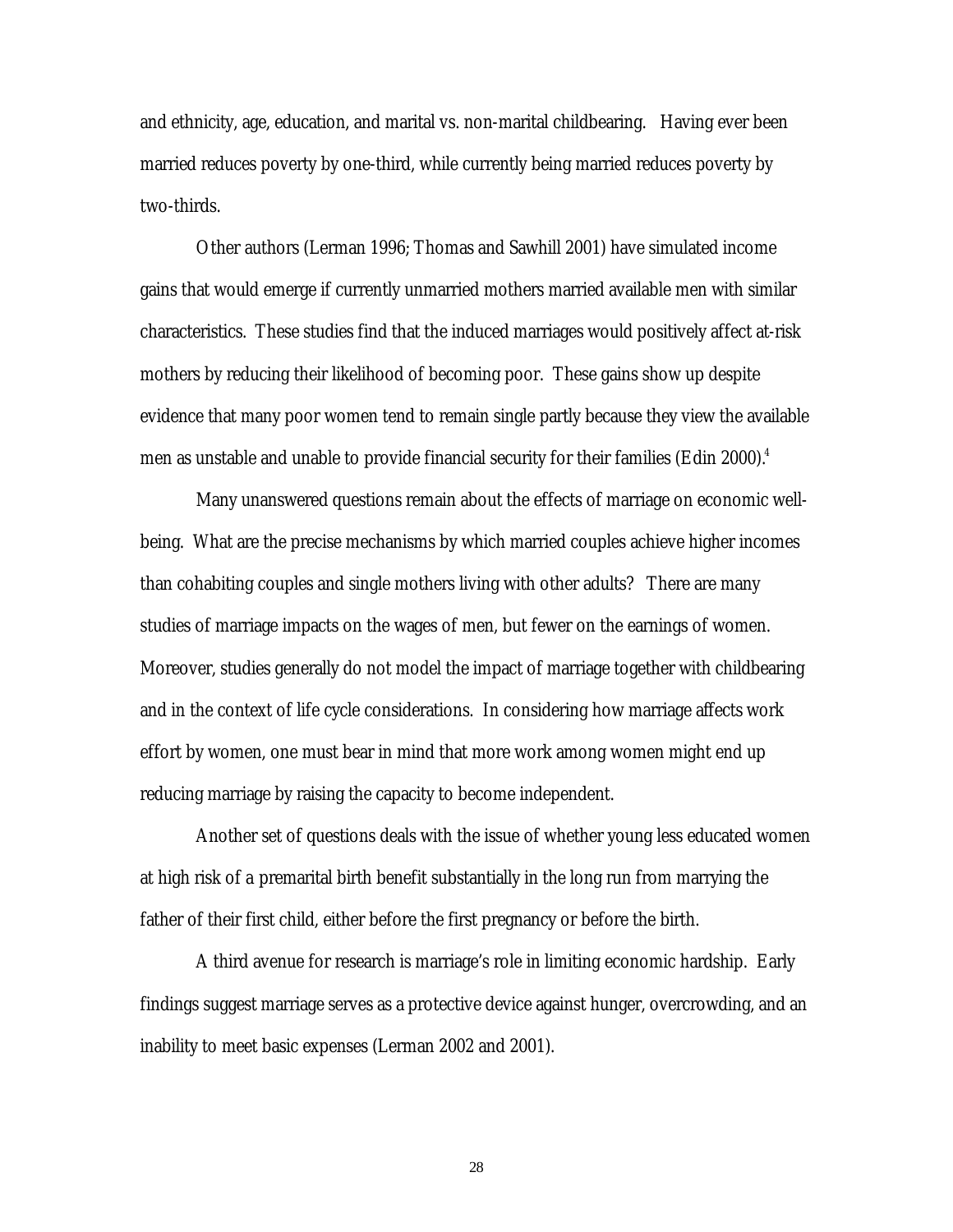While increases in marriage generally raise overall family income, this fact does not imply that federal or state governments can or should actually expand the number of marriages. So far, there is no evidence that direct marriage promotion interventions are or will be effective and which marriages are likely to materialize. At the same time, even if the policies stimulated only a modest increase in marriages, the literature suggests the result would be lower poverty and increased income among families with children.

<sup>&</sup>lt;sup>4</sup> The conclusions are based on interviews of over 130 Black, White, and Puerto Rican mothers across Philadelphia.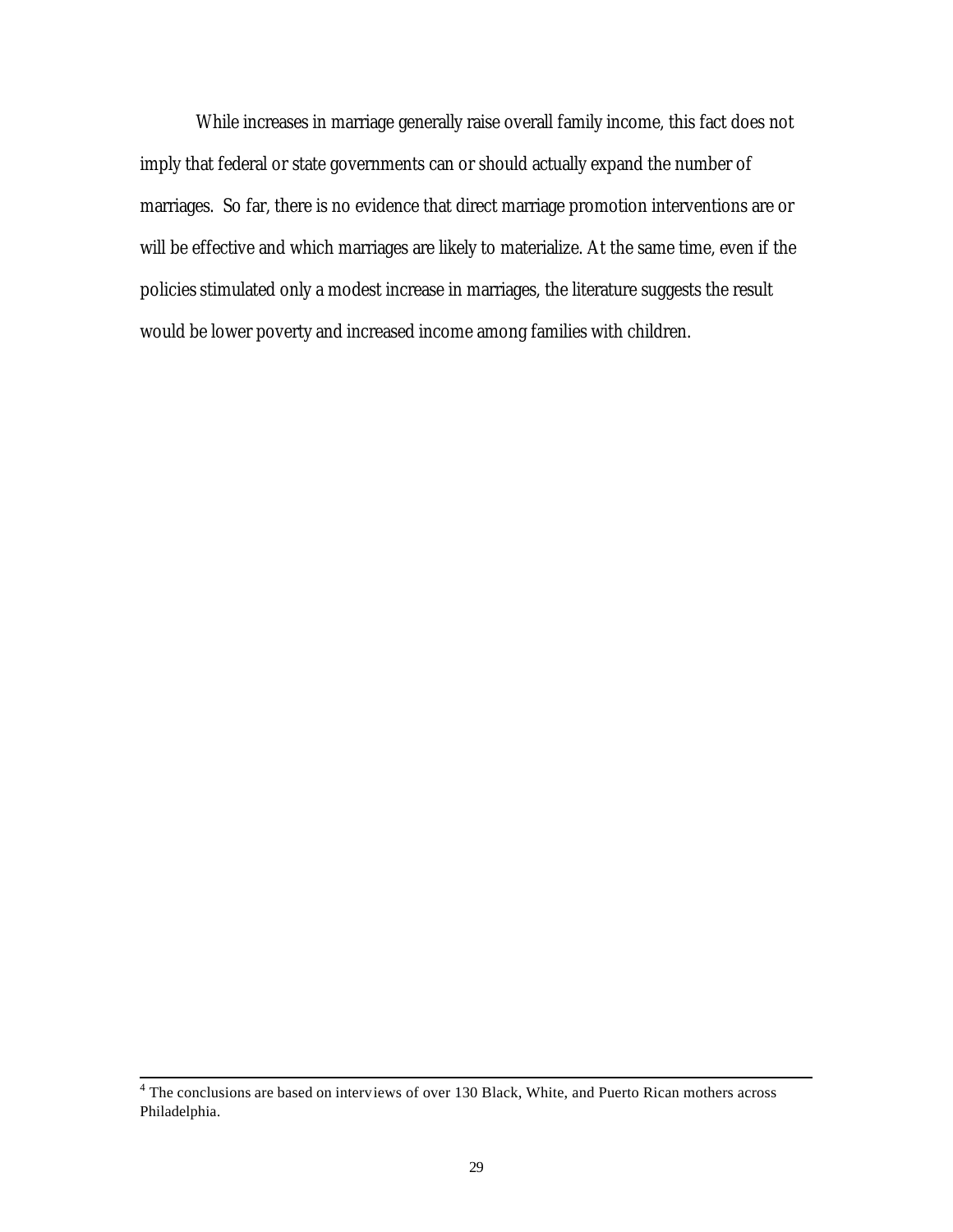#### REFERENCES

- Bartlett, Robin L., and Charles Callahan III. 1984. Wage determination and marital status: Another look. *Industrial Relations*, 23: 94-96.
- Bauman, K. J. 1999. Shifting family definitions: The effect of cohabitation and other nonfamily household relationships on measures of poverty. *Demography*, 36, no. 3, August: 315-25.
- Becker, Gary. 1981. *A Treatise on the Family*. Cambridge, Massachusetts: Harvard University Press.
- Chun, Hyunbae, and Injae Lee. 2001. Why Do Married Men Earn More: Productivity or Marriage Selection. *Economic Inquiry*, April: 307-19.
- Cornwell, Christopher, and Peter Rupert. 1997. Unobservable individual effects, marriage, and the earnings of young men. *Economic Inquiry*, 35 (April): 285-94.
- Daniel, Kermit. 1995. The marriage premium. In *The New Economics of Human Behavior*, edited by Mariano Tommasi and Kathryn Ierulli, 113-25. Cambridge, England: Cambridge University Press.
- Edin, Kathryn. 2000. Few good men: Why poor mothers don't marry or remarry. *American Prospect*, 11, no. 4, January: 26-31.
- Goldin, Claudia. 1990. *Understanding the Gender Gap: An Economic History of American Women*. New York: Oxford University Press.
- Gornick, Janet. 2002. Reconcilable Differences. *The American Prospect*, Spring, 22-28.
- Gray, Jeffrey S. 1996. The fall in men's return to marriage: Declining productivity effects or changing selection? *Journal of Human Resources*, 32, no. 3: 481-504.
- Hao, Lingxin. 1996. Family Structure, Private Transfers, and the Economic Well-Being of Families with Children. *Social Forces*, 75, no. 1, September: 269-92.
- Holzer, Harry, and Paul Offner. 2002. Welfare: What About the Men? *Washington Post* (Washington, DC), January 3, A17.
- Institute for American Values. 2002. *Why Marriage Matters: Twenty One Conclusions from the Social Sciences*. New York, NY.
- Jarvis, Sarah and Stephen Jenkins. 1999. Marital splits and income changes: Evidence from the British Household Panel Survey. *Population Studies*, 53: 237-54.
- Kenny, Lawrence. 1983. The accumulation of human capital during marriage by males. *Economic Inquiry*, 21: 223-31.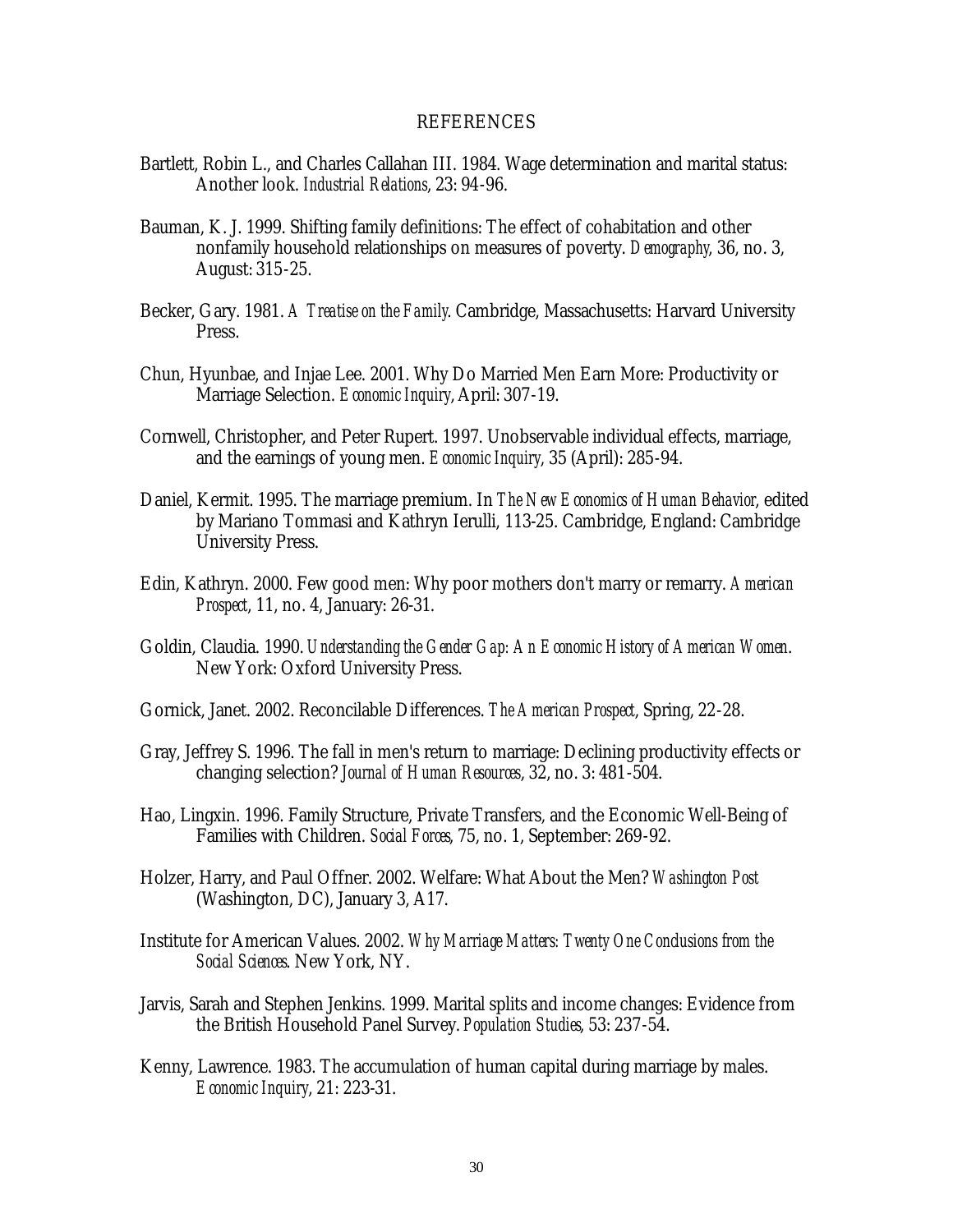- Korenman, Sanders, and David Neumark. 1991. Does marriage really make men more productive? *Journal of Human Resources*, 26: 282-307.
- Lang, Kevin, and Jay L. Zagorsky. 2000. Does growing up with a parent absent really hurt? *Journal of Human Resources*, 36, no. 2: 253-73.
- Lerman, Robert I. 1996. The impact of changing U.S. family structure on child poverty and income inequality. *Economica*, 63, no. 250 S: S119-39.
- ———. 2001. Marriage As a Protective Force against Economic Hardship, The Urban Institute, Washington DC, October.
- ———. 2002. Married and Unmarried Parenthood and the Economic Well-being of Families: A Dynamic Analysis of a Recent Cohort, The Urban Institute, Washington DC, February.
- Lichter, David, Deborah Roempke Graefe, and J. Brian Brown. 2001. Is marriage a panacea? Union formation among economically-disadvantaged unwed mothers. Paper presented at the Population Association America, Washington, D.C.
- Manning, Wendy D., and Daniel T. Lichter. 1996. Parental cohabitation and children's economic well-being. *Journal of Marriage and the Family*, 58 (November): 998-1010.
- McLanahan, Sara, and Gary D. Sandefur. 1994. *Growing up with a single parent: What hurts, what helps*. Cambridge: Harvard University Press.
- Mincy, Ronald. 2001. Marriage, Child Poverty, and Public Policy. *American Experiment Quarterly*, Summer: 68-71.
- Morrison, Donna Ruane, and Amy Ritualo. 2000. Routes to Children's Economic Recovery After Divorce: Are Cohabitation and Remarriage Equivalent? *American Sociological Review*, 65 (August): 560-80.
- Nock, Steven. The Marriages of Equally Dependent Spouses. *Journal of Family Issues*, forthcoming.
- Ooms, Theodora. 2002. Marriage Plus. *The American Prospect*, Spring, 4-9.
- Oppenheimer, Valerie. 2000. The Continuing Importance of Men's Economic Position in Marriage Formation. In *The Ties That Bind*, edited by Linda Waite, 283-301. New York: Aldine de Gruyter.
- Personal Responsibility and Work Opportunity Reconciliation Act of 1996, Public Law193, 104th Cong. (1996)
- Peterson, Richard R. 1996. A re-evaluation of the economics consequence of divorce. *American Sociological Review*, 61: 528-36.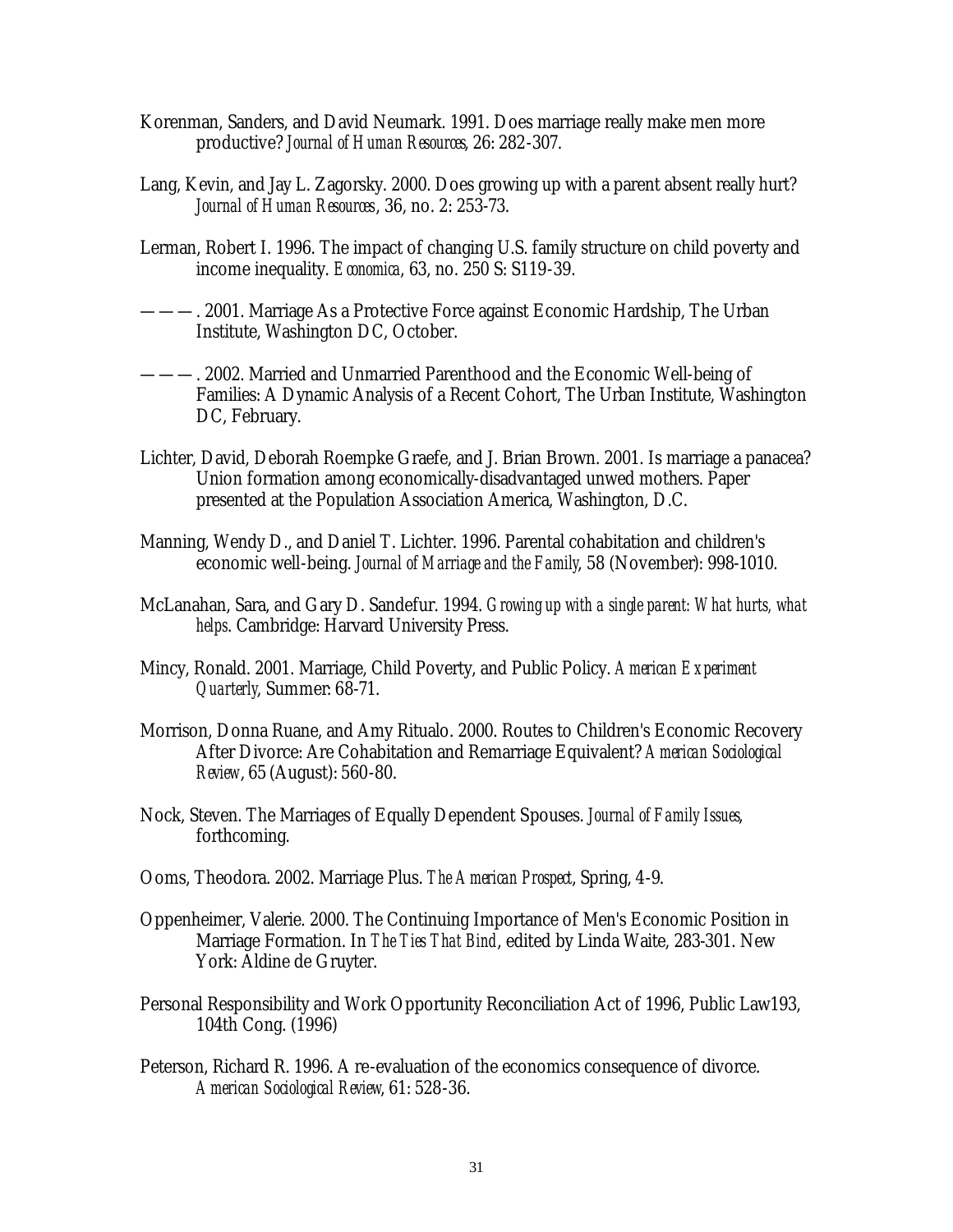- Preston, Samuel. 1984. Children and the Elderly: Divergent Paths for America's Dependents. *Demography*, 21: 435-57.
- Rauch, Jonathan. 2001. The Widening Marriage Gap: America's New Class Divide. *National Journal* (Washington, DC), May 19.
- Rector, Robert, Kirk Johnson, and Patrick Fagan. 2001. *Understanding Differences in Black and White Child Poverty Rates*, The Heritage Foundation no. CDA01-04. Washington, D.C.
- Sasser, Alicia. 2001. Changes in the Marriage and Child Wage Premium for Men, Harvard University, Cambridge, Massachusetts.
- Sawhill, Isabel. 1999. Families at risk. In *Setting national priorities: The 2000 election and beyond*, edited by H. Aaron and R.D. Reischauer, 97-136. Washington, D.C.: Brookings Institution Press.
- Sayer, Liana, and Suzanne Bianchi. 2000. Women's Economic Independence and the Probability of Divorce. *Journal of Family Issues*, 21, no. 7, October: 906-43.
- Smock, Pamela J., Wendy D. Manning, and Sanjiv Gupta. 1999. The effect of marriage and divorce on women's economic well-being. *American Sociological Review*, 64 (December): 794-812.
- Song, Xue. 1999. Cohabitation, marriage, and labor supply: Household specialization or selfselectivity? Ph. D. Diss., Department of Economics, The Johns Hopkins University.
- Sorensen, Elaine, Ronald Mincy, and Ariel Halpern. 2000. *Redirecting Welfare Policy Toward Building Strong Families*, Urban Institute. Washington, DC.
- Thomas, Adam, and Isabel Sawhil. 2002. For Richer or for Poorer: Marriage as an Antipoverty Strategy.
- U.S. Bureau of the Census. 2002. Historical Poverty Tables http://www.census.gov/hhes/poverty/histpov/hstpov10.html. Washington, D.C.
- Waite, Linda J. 1995. Does marriage matter? *Demography*, 32, no. 4, November: 483-507.
- Waite, Linda J., and Maggie Gallagher. 2000. *The case for marriage*. New York: Doubleday.
- Weitzman, Lenore. 1985. *The Divorce Revolution: The Unexpected Social and Economic Consequences for Women and Children in America*. New York: The Free Press.
- Winkler, A. E. 1997. Economic Decision Making by Cohabitors: Findings Regarding Income Pooling. *Applied Economics*, 29, no. 8: 1079-90.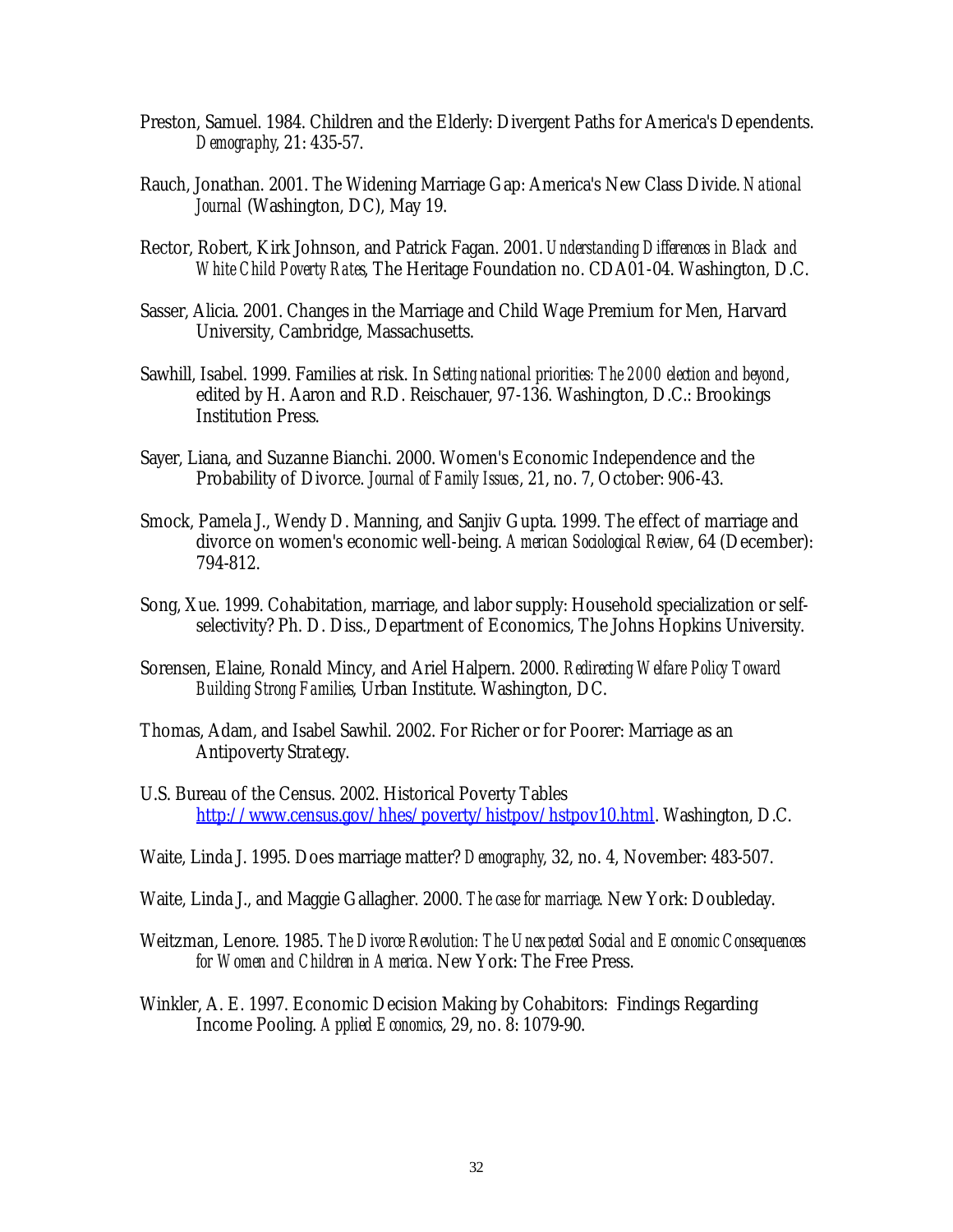| <b>Type of Family</b>                                                            | Mean Income | Median Income                                                                                                          | Income per<br>Person | <b>Family Size</b> |
|----------------------------------------------------------------------------------|-------------|------------------------------------------------------------------------------------------------------------------------|----------------------|--------------------|
| <b>Married Couple Families</b>                                                   | \$79,048    | \$62,931                                                                                                               | \$18,515             | 4.27               |
| Male Householder, No<br><b>Wife Present</b>                                      | 44,270      | 32,516                                                                                                                 | 14,719               | 3.01               |
| Female Householder, No<br><b>Husband Present</b>                                 | 29,075      | 21,529                                                                                                                 | 9,023                | 2.92               |
|                                                                                  |             | Ratio of Income and Family Size in Married Couple Families to<br>the Income and Family Size of Other Types of Families |                      |                    |
| Male Householder, No<br><b>Wife Present</b>                                      | 1.79        | 1.94                                                                                                                   | 1.26                 | 1.42               |
| Female Householder, No<br><b>Husband Present</b>                                 | 2.72        | 2.92                                                                                                                   | 2.05                 | 1.46               |
| Course LLC Dureau of the Congue detailed tobulations from the March 2001 Current |             |                                                                                                                        |                      |                    |

## **Table 1: Differences in Average Income and Family Size Among Families with Children, by Marital Status and Sex of Household Head: 2000**

Source: U.S. Bureau of the Census, detailed tabulations from the March 2001 Current Population Survey, Tables FINC-03.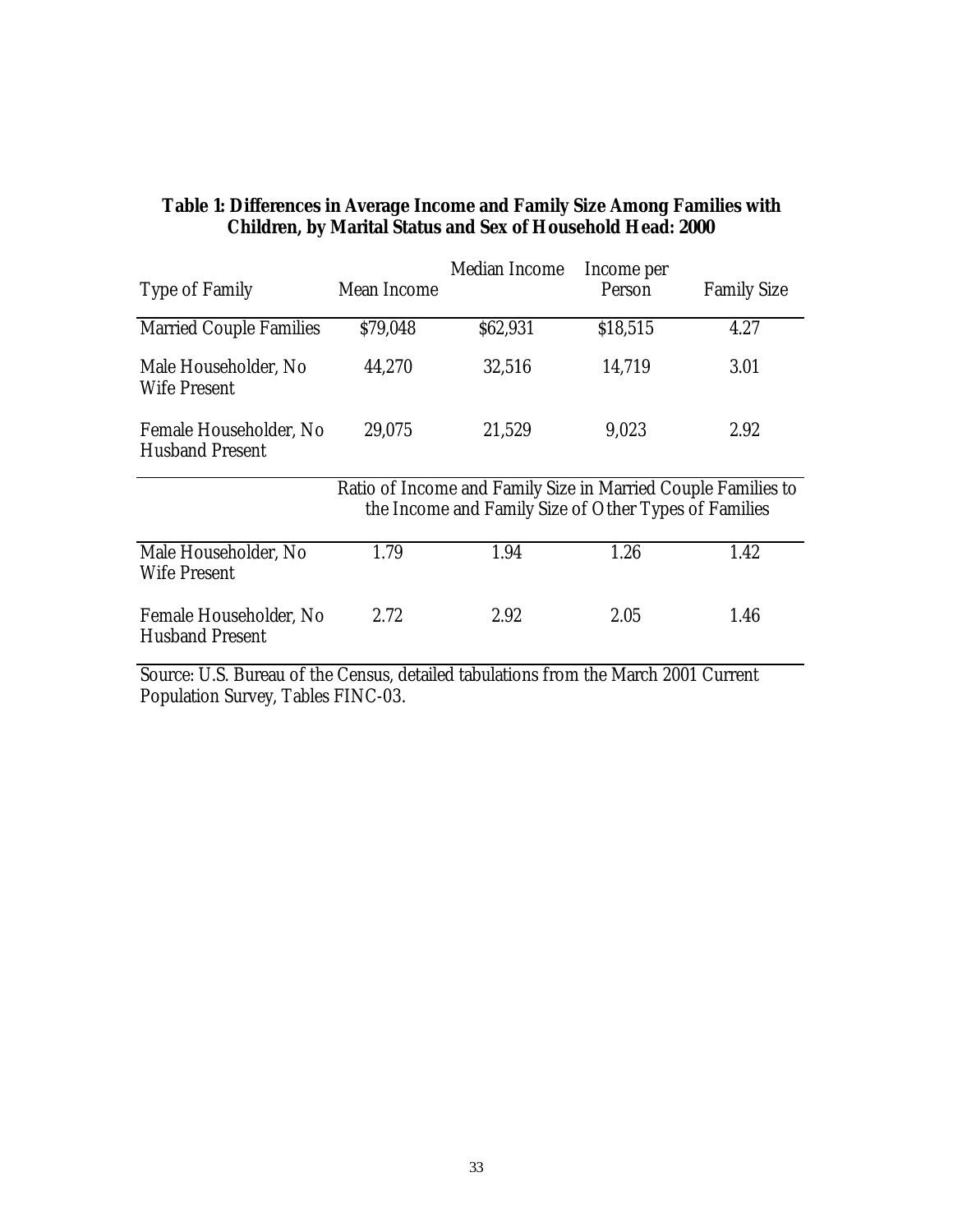| Marital and Parental Status of Family Heads | Mean<br>Income to<br><b>Needs Ratio</b> | Number in<br>Household | <b>Number</b><br>of<br>Children | Gini<br>Coefficient of<br>Income-to-<br>needs ratio |
|---------------------------------------------|-----------------------------------------|------------------------|---------------------------------|-----------------------------------------------------|
| Married couple, 2 Bio/Adoptive Parents      | 3.91                                    | 4.26                   | 2.00                            | 0.364                                               |
| Married couple, 1 Bio/Adoptive Parent       | 3.81                                    | 4.11                   | 1.85                            | 0.357                                               |
| Cohabiting couple, 2 Bio/Adoptive Parents   | 2.30                                    | 4.26                   | 1.92                            | 0.390                                               |
| Cohabiting couple, 1 Bio/Adoptive Parent    | 3.04                                    | 4.08                   | 1.90                            | 0.357                                               |
| Single Parent, Other Adult in Household     | 2.40                                    | 4.29                   | 1.72                            | 0.411                                               |
| Single Parent, No Other Adult in Household  | 1.83                                    | 2.96                   | 1.87                            | 0.467                                               |
| Total                                       | 3.37                                    | 4.03                   | 1.94                            | 0.403                                               |

## **Table 2: Average Income to Needs Ratio, Size of Household and Number of Children, by Marital and Parental Status of Household Heads: 1998**

Note: The tabulations leave out families with foster children and others with no parent present.

Source: Tabulations from the 1999 National Survey of America's Families.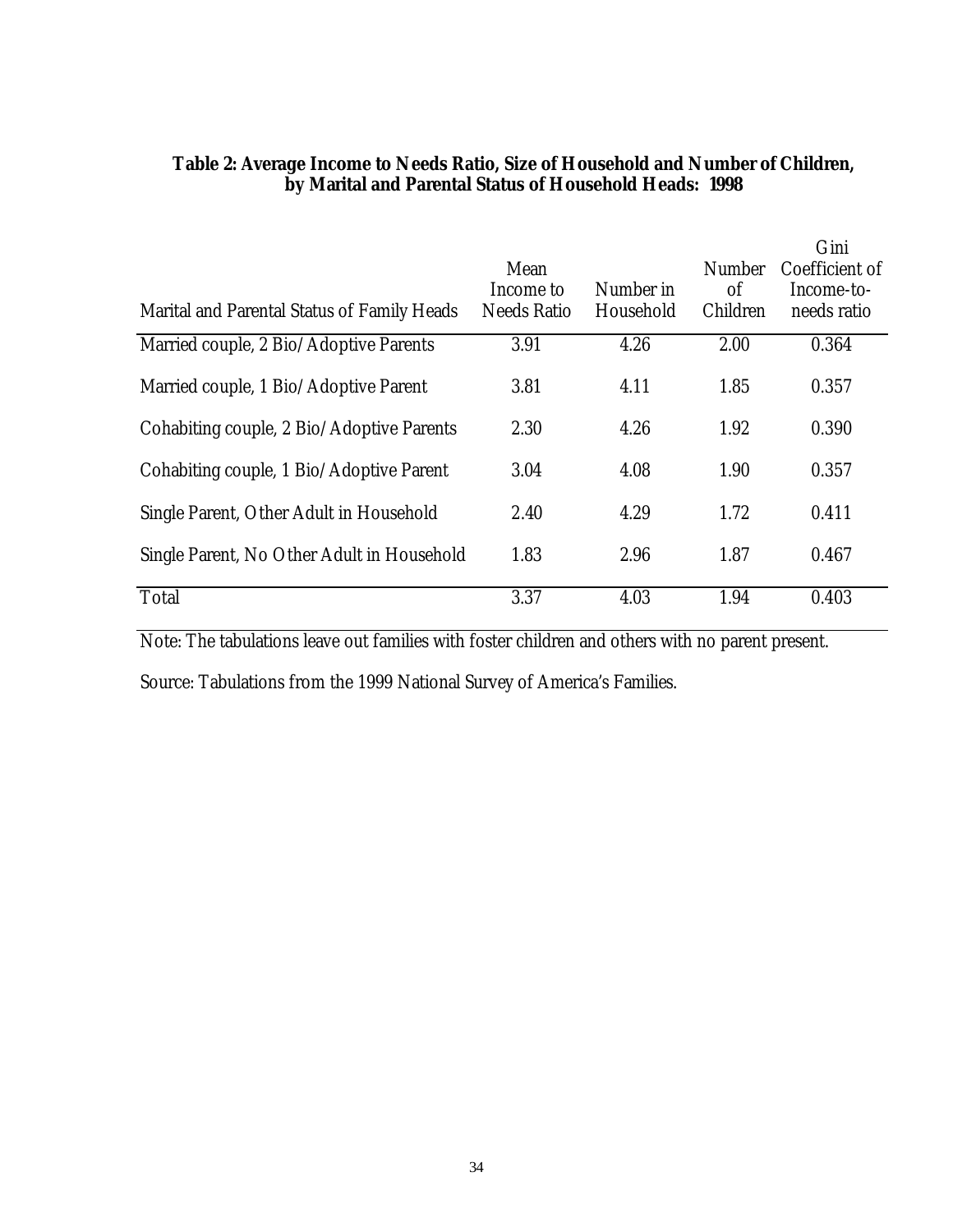|                                |                 |                 | Single Parent, at Single Parent, |                   |
|--------------------------------|-----------------|-----------------|----------------------------------|-------------------|
| Percentile Level of            | Married couples | Cohabiting      | least one other                  | no other adult    |
| Income-to-Needs Ratio<br>$5\%$ | 0.91            | couples<br>0.49 | adult<br>0.36                    | $\overline{0.10}$ |
|                                |                 |                 |                                  |                   |
| 10%                            | 1.25            | 0.64            | 0.55                             | 0.26              |
| 15%                            | 1.53            | 0.88            | 0.73                             | 0.44              |
| 20%                            | 1.79            | 1.12            | 0.91                             | 0.56              |
| 25%                            | 2.03            | 1.26            | 1.05                             | 0.69              |
| 30%                            | 2.26            | 1.42            | 1.21                             | 0.79              |
| 35%                            | 2.51            | 1.58            | 1.37                             | 0.91              |
| 40%                            | 2.76            | 1.81            | 1.55                             | 1.06              |
| 45%                            | 3.02            | 1.99            | 1.75                             | 1.21              |
| 50%                            | 3.27            | 2.18            | 1.98                             | 1.35              |
| 55%                            | 3.57            | 2.41            | 2.18                             | 1.51              |
| 60%                            | 3.82            | 2.66            | 2.36                             | 1.75              |
| 65%                            | 4.13            | 2.91            | 2.59                             | 1.96              |
| 70%                            | 4.47            | 3.18            | 2.91                             | 2.17              |
| 75%                            | 4.88            | 3.55            | 3.23                             | 2.40              |
| 80%                            | 5.35            | 3.93            | 3.54                             | 2.67              |
| 85%                            | 6.04            | 4.44            | 3.89                             | 3.12              |
| 90%                            | 6.88            | 4.98            | 4.53                             | 3.84              |
| $95\%$                         | 8.78            | 5.87            | 5.59                             | 4.91              |
|                                |                 |                 |                                  |                   |

# **Table 3: Income-to-Needs Thresholds at Percentile Levels, By Type of Marital and Parental Status Household: 1998**

Source: Tabulations from the 1999 National Survey of America's Families.